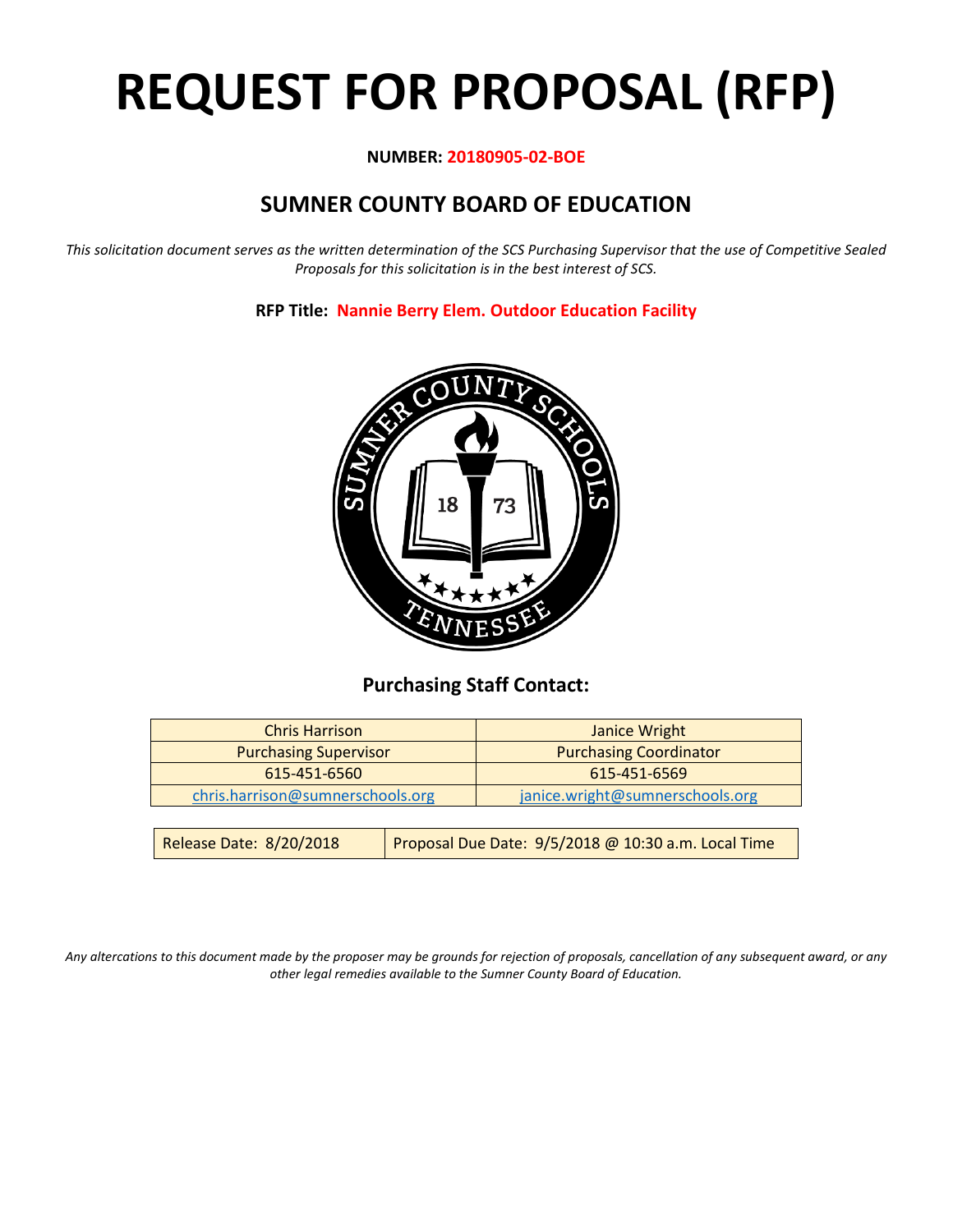## **NOTICE TO PROPOSERS**

There may be one or more amendments to this RFP. In order to receive communication for any such amendments issued specifically to this RFP, the proposer must provide a Notice of Intent to Propose to the Sumner County Board of Education (SCS) Purchasing Department. The proposer must utilize this form when submitting notice. The notice may be sent by email to: Purchasing Office, purchasing@sumnerschools.org. SCS will send amendments only to those proposers which complete and return this information by the deadline list in the RFP Schedule of Events (Section 4).

| RFP Number:                 | 20180905-02-BOE Nannie Berry Elem. Outdoor Education Facility |  |  |
|-----------------------------|---------------------------------------------------------------|--|--|
| Company Name:               |                                                               |  |  |
| <b>Mailing Address:</b>     |                                                               |  |  |
|                             |                                                               |  |  |
|                             |                                                               |  |  |
| <b>Phone Number:</b>        |                                                               |  |  |
| <b>Contact Person:</b>      |                                                               |  |  |
| Email Address:              |                                                               |  |  |
|                             |                                                               |  |  |
| <b>Authorized Signature</b> |                                                               |  |  |
| <b>Printed Name</b>         |                                                               |  |  |
| Date                        |                                                               |  |  |

Emailed amendments will be sent in a Microsoft Word (Office for Windows) or Portable Document Format (pdf) format. Any alterations to the document made by the proposer may be grounds for rejection of proposal, cancellation of any subsequent award or any other legal remedies available to the Sumner County Board of Education.

Amendments will also be posted on the SCS website **https://sumnerschools.org/index.php/current-bids-and-rfps** and attached to the solicitation listing as a PDF or WORD file. Check the particular solicitation on the Current Bids and RFPs webpage for any posted amendments.

By completing and returning this form, the Proposer has expressed its intent to provide a proposal for **20180905-02-BOE Nannie Berry Elem. Outdoor Education Facility.**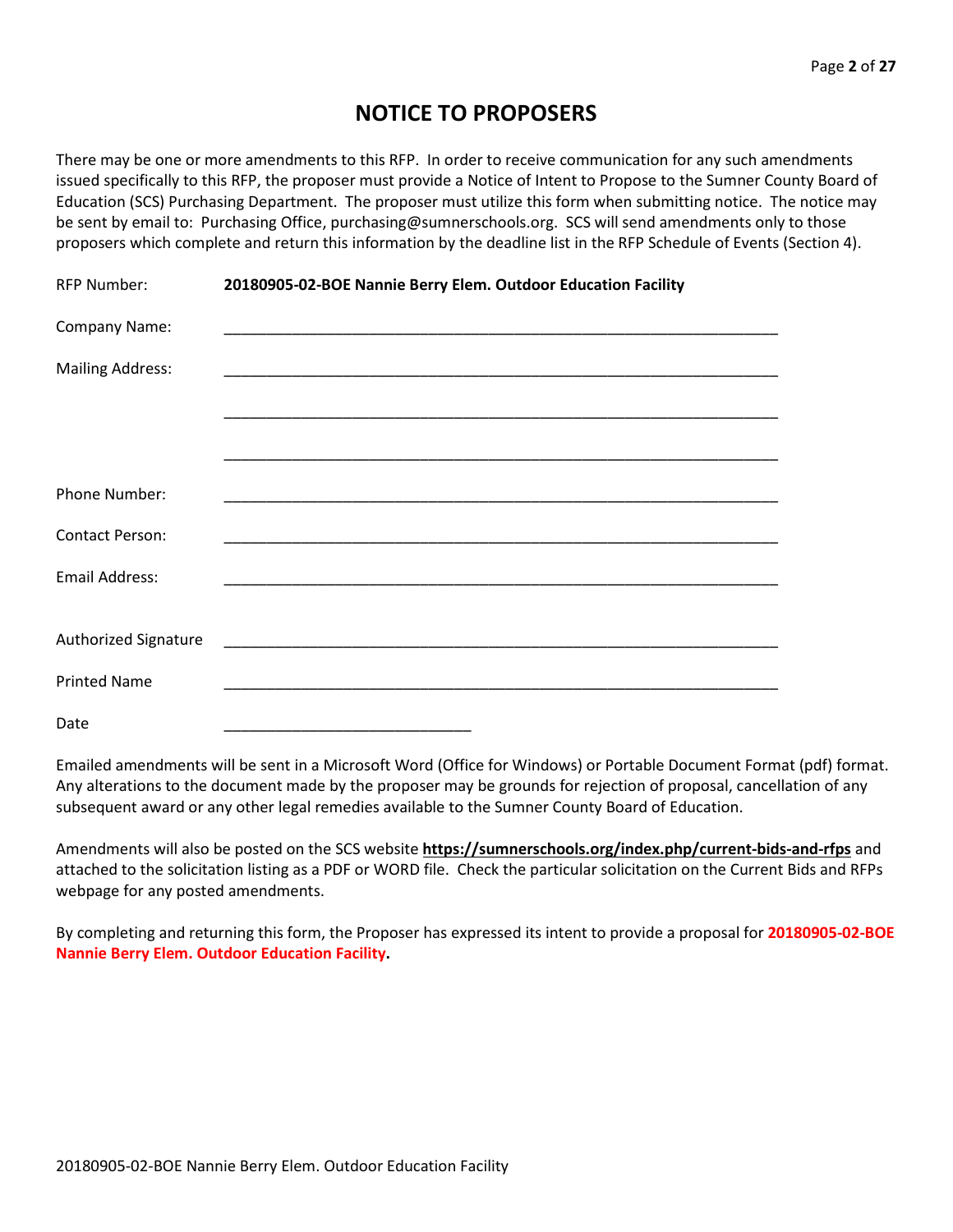## **TABLE OF CONTENTS**

- 1. Introduction/Overview
	- 1.1. Purpose
	- 1.2. Contact Information
- 2. Requirements
	- 2.1. Contract Term
	- 2.2. Scope of Work/Specifications
	- 2.3. Contactor Obligations
- 3. Source Selection and Contract Award
- 4. Schedule of Events
- 5. Instructions for Proposal
	- 5.1. Required Forms
	- 5.2. New Vendors
	- 5.3. Acknowledgement of Insurance Requirements
	- 5.4. Clarification and Interpretation of RFP
	- 5.5. Proposal Package
	- 5.6. Delivery of Proposals
	- 5.7. Evaluation of Proposals
	- 5.8. Request for Clarification of Proposals
	- 5.9. Protests

#### 6. Attachments

#### Attachment "A"

- 6.1. Contact Information
- 6.2. Bid Form/Certification
- 6.3. References
- 6.4. Certification Regarding Debarment or Suspension
- 6.5. Condition of Submitting Proposal
- 6.6. Statement of Non-Collusion
- 6.7. Attestation Re Personnel
- 6.8. Drug Free Workplace Affidavit
- 6.9. IRS Form W-9
	- \**An online, fillable version can be found at https://www.irs.gov/pub/irs-pdf/fw9.pdf*
- 6.10. Standard Terms & Conditions
- 6.11. Vendor Checklist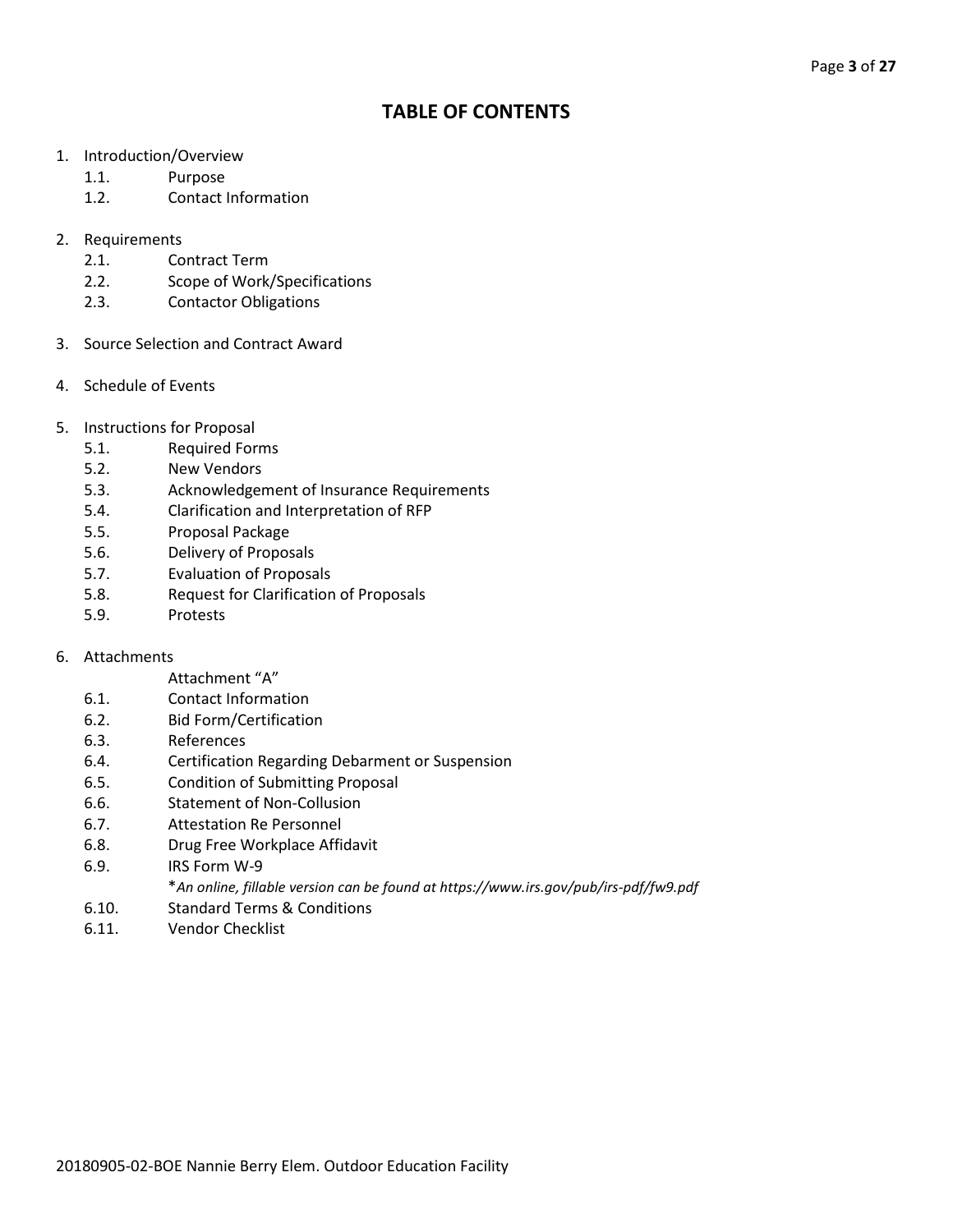#### 1. Introduction/Overview

#### 1.1. Purpose

The Sumner County Board of Education (SCS) is requesting sealed proposals from qualified contractors for the construction of an outdoor education facility at Nannie Berry Elementary located in Hendersonville, TN.

#### 1.2. Contact Information

Unauthorized contact regarding this RFP with employees or officials of SCS other than the Purchasing Supervisor named below may result in disqualification from this procurement process.

Interested parties must direct all communication regarding this RFP to the Purchasing Supervisor, who is SCSs official point of contact for questions related to RFP Procedures. Questions related to the specifications must be directed to the Project Coordinator and copied to the Purchasing Supervisor.

RFP Procedures: Specifications:

Chris Harrison Justin Thomas 1500 Airport Road 138 Indian Lake Road Gallatin, TN 37066 Hendersonville, TN 37075 (615) 451-6560 (615) 822-3123 [chris.harrison@sumnerschools.org](mailto:chris.harrison@sumnerschools.org) [justin.thomas@sumnerschools.org](mailto:justin.thomas@sumnerschools.org)

Purchasing Supervisor **Principal – Nannie Berry Elementary**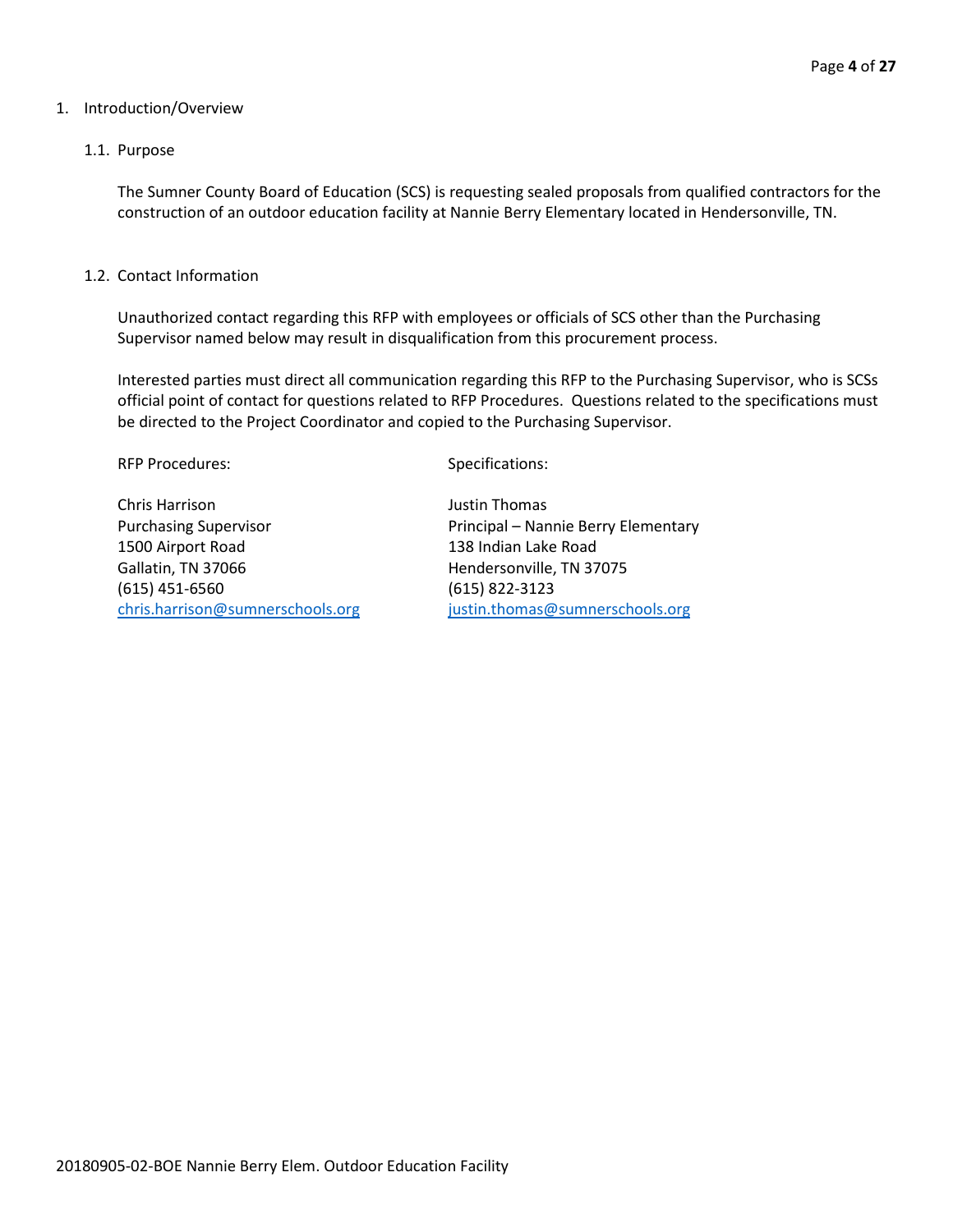#### 2. Requirements

#### 2.1. Contract Term

It is the intention of SCS to award a contract for a single project.

#### 2.2. Scope of Work / Specifications

The Contractor must review Attachment "A" for project design. Any exceptions to the attached design must be approved by the Purchasing Supervisor and noted in the Bid Submittal. A site visit is recommended to ensure a complete understanding of the project scope and location. It is the Contractor's responsibility to verify that no electrical, water, sewer or any another underground utility lines are located in the project area. The Contractor is required to remove and dispose of an existing concrete pad in the project area.

The space is expected to include the following:

- 3,600 square feet of area
	- o 60ft. x 60ft.
- Entrance Pavilion
- Composite Bleachers
- Chalkboard Stand
- Clipboard Stands
- Tables
- Pavers
- Plants
- Privacy Fence and Black Aluminum Fence
- Jobsite: Nannie Berry Elementary 138 Indian Lake Road Hendersonville, TN 37075



Project Area

**NOTE:** The Contractor must include cost for a Bond as required by TCA §12-4-201 and SCS policy. Refer to Section 3-Acceptance and Award on Attachment 6.10-Standard Terms & Conditions for details.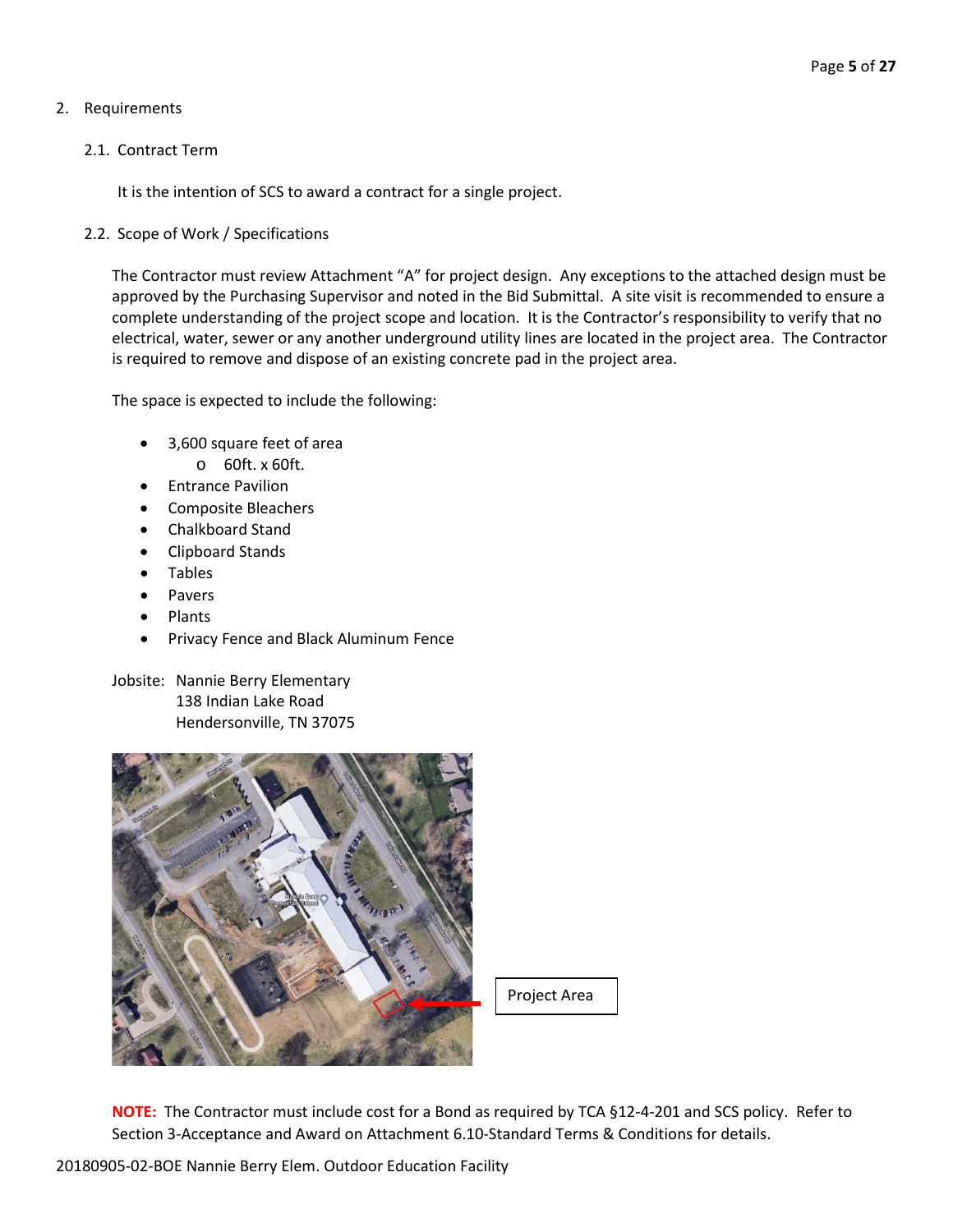#### 2.3. Standard Contractor Obligations

- 2.3.1.1. Shall provide and obtain all necessary materials, equipment and labor to perform all items listed in the Scope of Work.
- 2.3.1.2. Shall provide and obtain all necessary permits with Local, County, etc. agencies as required by law and as required in the Scope of Work.
- 2.3.1.3. Shall schedule all necessary inspections with Local, County, etc. agencies as required by law.
- 2.3.1.4. Shall strictly adhere to all specifications, engineered drawings and any other form of documentation related to the completion of the Scope of Work. SCS reserves the right to withhold partial or all payment until the work is completed to the specifications and satisfaction of SCS. Any work not completed to specifications will be the Contractor's sole responsibility and expense to redo.
- 2.3.1.5. Shall provide Worker's Compensation Insurance and required by State of Tennessee law. The Contractor shall prove compliance with Public Chapter No. 587 criminal background check and provide a Drug Free Workplace Affidavit in compliance with T.C.A 50-9-113.
- 2.3.1.6. Shall dispose of all generated waste materials in compliance with all Local, State and Federal guidelines, regulations and requirements.
- 2.3.1.7. Shall have property trained and experienced staff to facilitate the services specified in the Scope of Work. If applicable, the Contractor shall provide documentation that staff has received the manufacturers' certification to complete the services specified in the Statement of Work.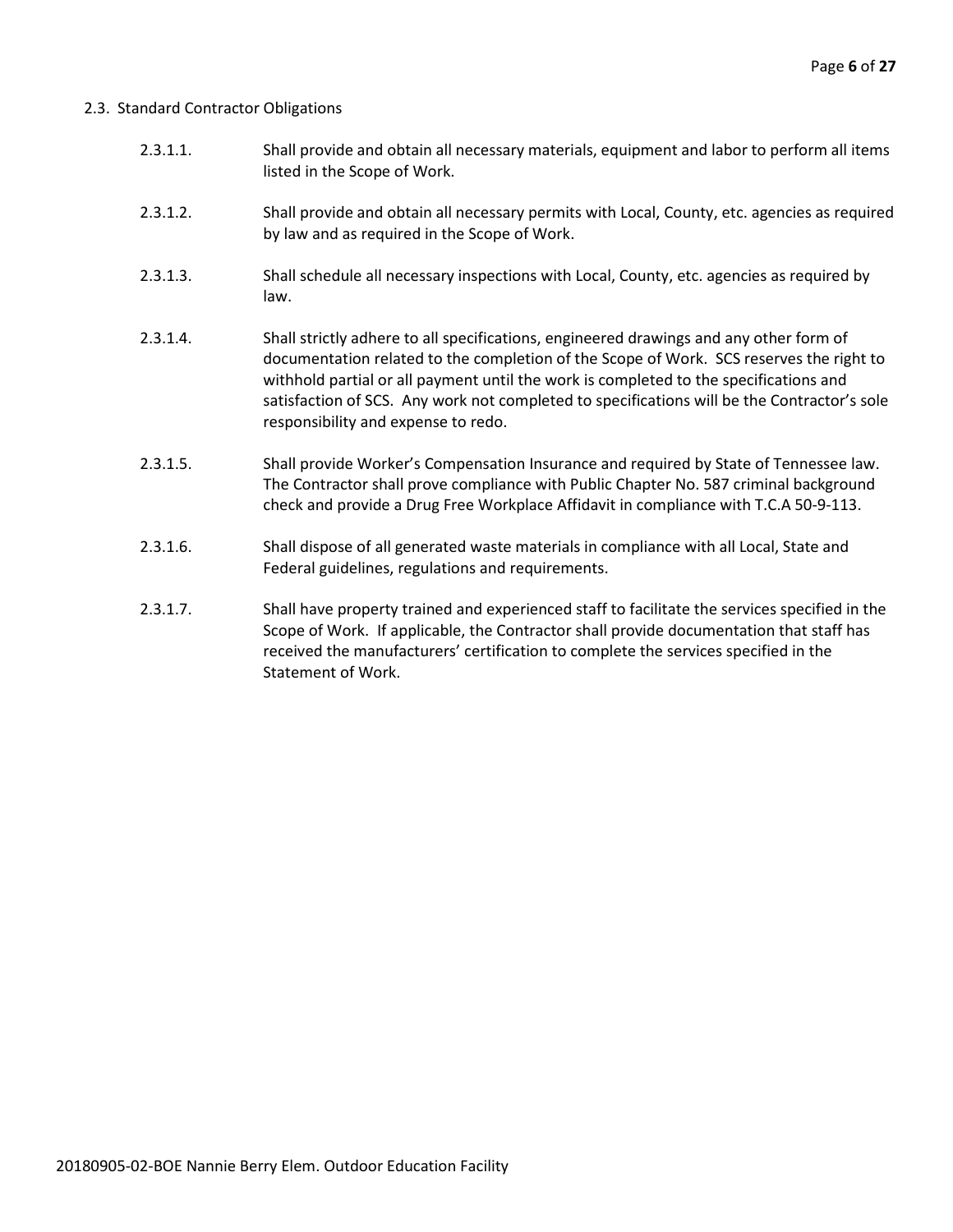- 3. Source Selection and Contract Award
	- Award(s), if made, will be made to the Responsive and Responsible proposer(s) whose proposal is most advantageous to SCS, taking into consideration price and the other evaluation criteria set forth in the RFP.
		- o General Criteria to be determined "Responsive"
			- Does the proposal include all required information, included completed attachment forms and affidavits?
			- Was the proposal delivered on or before the stated deadline? Did it include the required number of copies (hard & electronic)?
		- o General Criteria to be determined "Responsible"
			- Does the Proposer demonstrate an understanding of SCSs needs and proposed approach to the project?
			- **Does the Proposer possess the ability, capacity, skill and financial resources to provide the** service?
			- Can the Proposer take upon itself the responsibilities set forth in the RFP and produce the required outcomes in a timely fashion?
			- **Does the Proposer have the character, integrity, reputation, judgement, experience and** efficiency required for the project?
	- SCS reserves the right to enter into discussions with Proposers which have submitted proposals determined to be reasonably like of being considered for selection to assure a full understanding of and responsiveness to the RFP requirements. Every effort shall be afforded to assure fair and equal treatment with respect to the opportunity for discussion and/or revision of their respective proposals. Revisions may be permitted after the submission and prior to the award for the purpose of obtaining the best offers.
	- SCS reserves the right to negotiate price and contract terms and conditions with the most qualified proposer(s) to provide the requested service. If a mutually beneficial agreement with the lowest responsive and responsible Proposer is not reached, SCS reserves the right to enter into contract negotiations with the next lowest Proposer and continue this process until an agreement is reached.
	- Upon mutual agreement by both parties, SCS shall grant the right to extend the terms, conditions and prices of contract(s) awarded from this RFP to other Institutions (such as State, Local and/or Public Agencies) who express an interest in participating in any contract that results from this RFP. Each of the "piggyback" Institutions will issue their own purchasing documents for purchase of the goods/services. Proposer agrees that SCS shall bear no responsibility or liability for any agreements between Proposer and the other Institution(s) who desire to exercise this option.
- 4. Schedule of Events

| <b>RFP Issued</b>                    | <b>August 20, 2018</b>                    |
|--------------------------------------|-------------------------------------------|
| <b>Pre-Bid Meeting (if required)</b> | August 28, 2018 @ 10:00 a.m. @ Jobsite    |
| <b>Questions DEADLINE</b>            | August 29, 2018                           |
| <b>RFP Submission DEADLINE</b>       | September 5, 2018 @ 10:30 a.m. Local Time |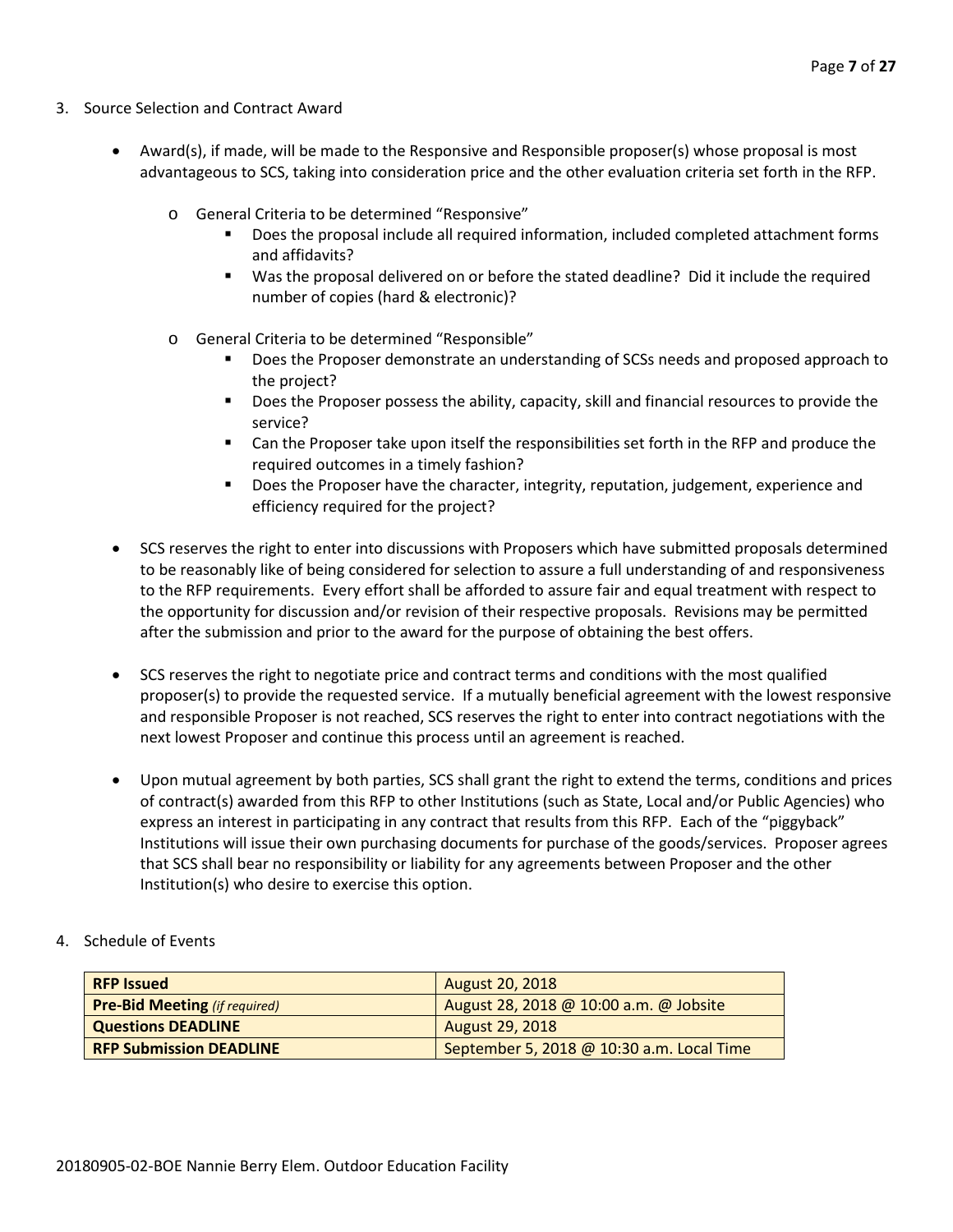#### 5. Instructions for Proposal

#### 5.1. Required Forms

- Proposer must complete and submit the Attachments in Section 6. Attachments may be omitted depending on the RFP requirements. Refer to the Table of Contents for omitted Attachments.
- Evidence of a valid State of Tennessee Business License and/or Sumner County Business License.
- For all vendors with annual purchases in excess of \$50,000; a Sumner County Business License must be on file with the SCS Finance Department. Evidence of the license must be provided within ten (10) working days following notification of award; otherwise, SCS may rescind its acceptance of the Proposer's proposal.
- Copy of State of Tennessee License (if applicable) in respective field.
- If applicable, the Proposer must include a copy of the contract(s) the Proposer will submit to be signed.

#### 5.2. New Vendors

- To comply with Internal Revenue Service requirements, all vendors who perform any type of service are required to have a current IRS Form W-9 on file with the SCS Finance Department. It is a mandatory requirement to complete the IRS Form W-9 (Attachment 6.9) included in this RFP.
- To comply with the Tennessee Lawful Employment Act (50-1-702 and 50-1-703), non-employees (individuals paid directly by the employer in exchange for the individual's labor or services) must have on file one (1) of the following documents:
	- o A valid Tennessee driver's license or photo identification;
	- o A valid driver's license or photo identification from another state where the license requirements are at least as strict as those in Tennessee;
	- o A birth certificate issued by a U.S. state, jurisdiction or territory;
	- o A U.S. government issued certified birth certificate;
	- o A valid, unexpired U.S. passport;
	- o A U.S. certificate of birth abroad (DS-1350 or FS-545)
	- o A report of birth abroad of a U.S. citizen (FS-240);
	- o A certificate of citizenship (N560 or N561);
	- o A certificate of naturalization (N550, N570 or N578);
	- o A U.S citizen identification card (I-197 or I-179); or
	- o Valid alien registration documentation or other proof of current immigration registration recognized by the United States Department of Homeland Security that contains the individual's complete legal name and current alien admission number or alien file number (or numbers if the individual has more than one number).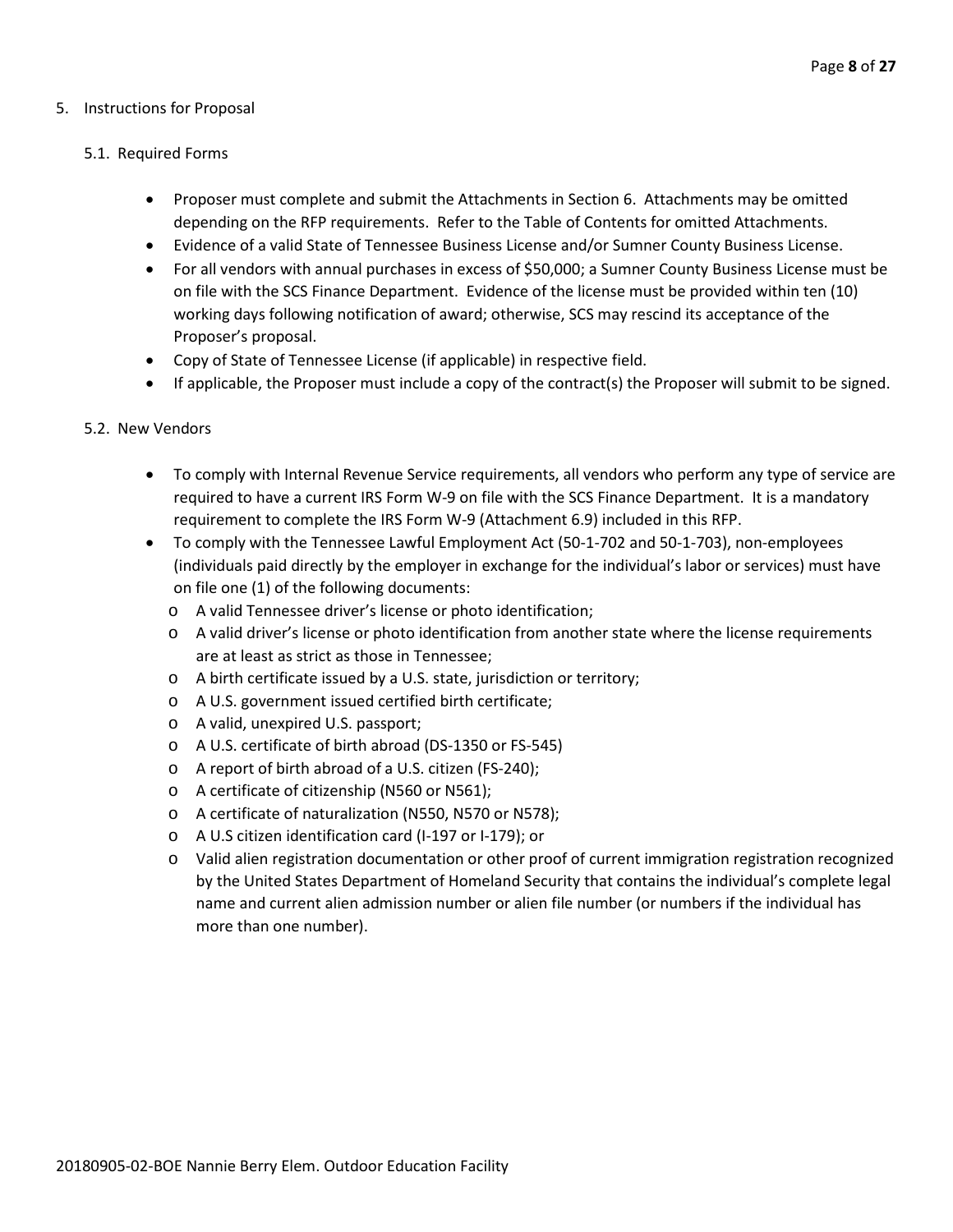#### 5.3. Acknowledgement of Insurance Requirements

By submitting a proposal, Proposer acknowledges that it has read and understands the insurance requirements for the proposal. The Proposer who may have employees, contractors, subcontractors or agents working on SCS properties shall carry current certificates for general and professional liability insurance and for workers' compensation as indicated below. The owner or Principal of each Proposer must also be insured by workers' compensation if they perform any of the services on SCS properties. There will be no exceptions to the insurance requirement. Proposer also understands that the evidence of required insurance must be submitted within fifteen (15) working days following notification of its offer being accepted; otherwise, SCS may rescind its acceptance of the Proposers proposal.

#### • **General Liability**

| <b>General Aggregate</b> | \$2,000,000 |
|--------------------------|-------------|
| <b>Each Occurrence</b>   | \$1,000,000 |

#### • **Workers Compensation**

| <b>Workers Compensation</b> | <b>Tennessee Statutory Limits</b> |
|-----------------------------|-----------------------------------|
| <b>Employer's Liability</b> | \$500,000                         |

#### 5.4. Clarification and Interpretation of RFP

The words "must" and "shall" in the RFP indicate mandatory requirements. Taking exception to any mandatory requirement shall be considered grounds for rejection. There are other requirements that SCS considers important but not mandatory. It is important to respond in a concise manner to each section and submit an itemized list of all exceptions.

#### 5.5. Proposal Package

The package containing the proposal must be sealed and clearly marked on the outside of the package: **"20180905-02-BOE Nannie Berry Elem. Outdoor Education Facility" DO NOT OPEN**

All sealed proposals packages must include all of the following. Any sealed proposals are subject to rejection as non-conforming if any applicable item is not included.

- One (1) Complete Original
- Two (2) additional copies of the Original
- One (1) electronic format (CD/USB Drive)
- Original Signature on Original Proposal. NO copied or digital signatures.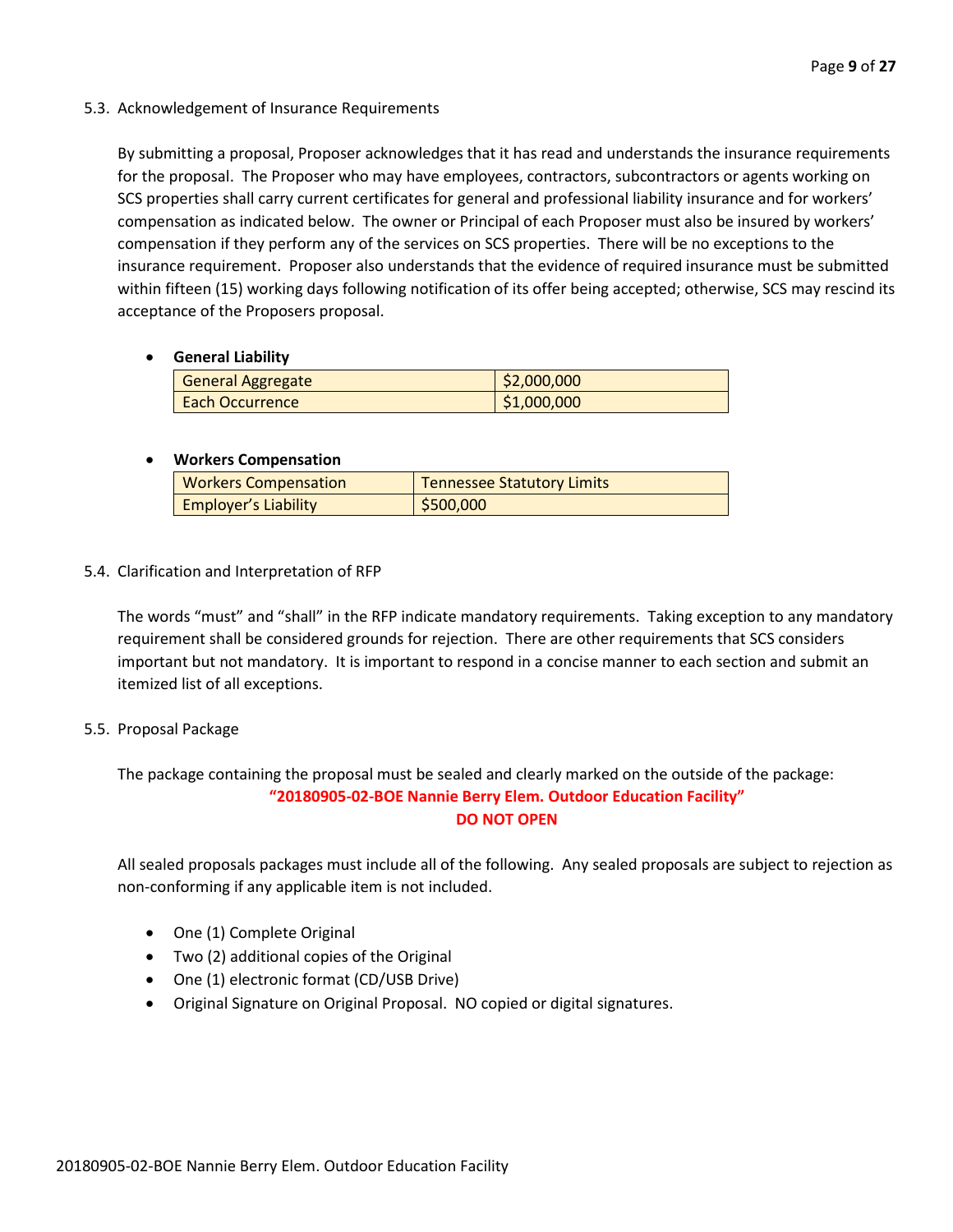The outside of the proposal package must be labeled as follows (if applicable):

- 1. Name of Company and Principal Owner, Business License Number, Expiration Date and License Classification.
- 2. In addition to Item 1, the same is applicable to masonry contractors if the work performed is > \$100,000.
- 3. In addition to Item 1, the same is applicable to HVAC, electrical, plumbing or A/C contractors if the work performed is > \$25,000.
- 4. In addition to Item 1, the same is applicable plus the Department of Environment & Conservation License Number and Classification, applicable to geothermal contractors if the work performed is > \$25,000.
- 5. If the prime contractor performs the masonry portion of the project or any of the above listed contractor skill sets and the work performed is > \$100,000; it must be so designated.
- 6. Only one (1) contractor in each classification listed shall be written on the bid envelope.

#### 5.6. Delivery of Proposals

Sealed proposals will be accepted until **September 5, 2018 @ 10:30 a.m. Local Time**. Proposals received after that time will be deemed invalid. Vendors mailing proposal packages must allow sufficient time to ensure receipt of their package by the time specified. There will be no exceptions. Proposals will be opened and read aloud. The reading of the bids will begin at **10:30 a.m. Local Time**.

Due to the nature of deliveries to the SCS Support Services Facility by carriers such as UPS, FedEx and such like; the proposal package will be accepted if the date and time on the delivery confirmation are indicated to be on or before the Proposal Deadline.

| Delivery Address: | Sumner County Board of Education |
|-------------------|----------------------------------|
|                   | Attn: Purchasing Supervisor      |
|                   | 1500 Airport Road                |
|                   | Gallatin, TN 37066               |

#### 5.7. Evaluation of Proposals

The SCS Purchasing Supervisor will first examine the proposals to reject those that are clearly non-responsive to the stated requirements. Proposers who are determined to be non-responsive and/or non-responsible will be notified of this determination.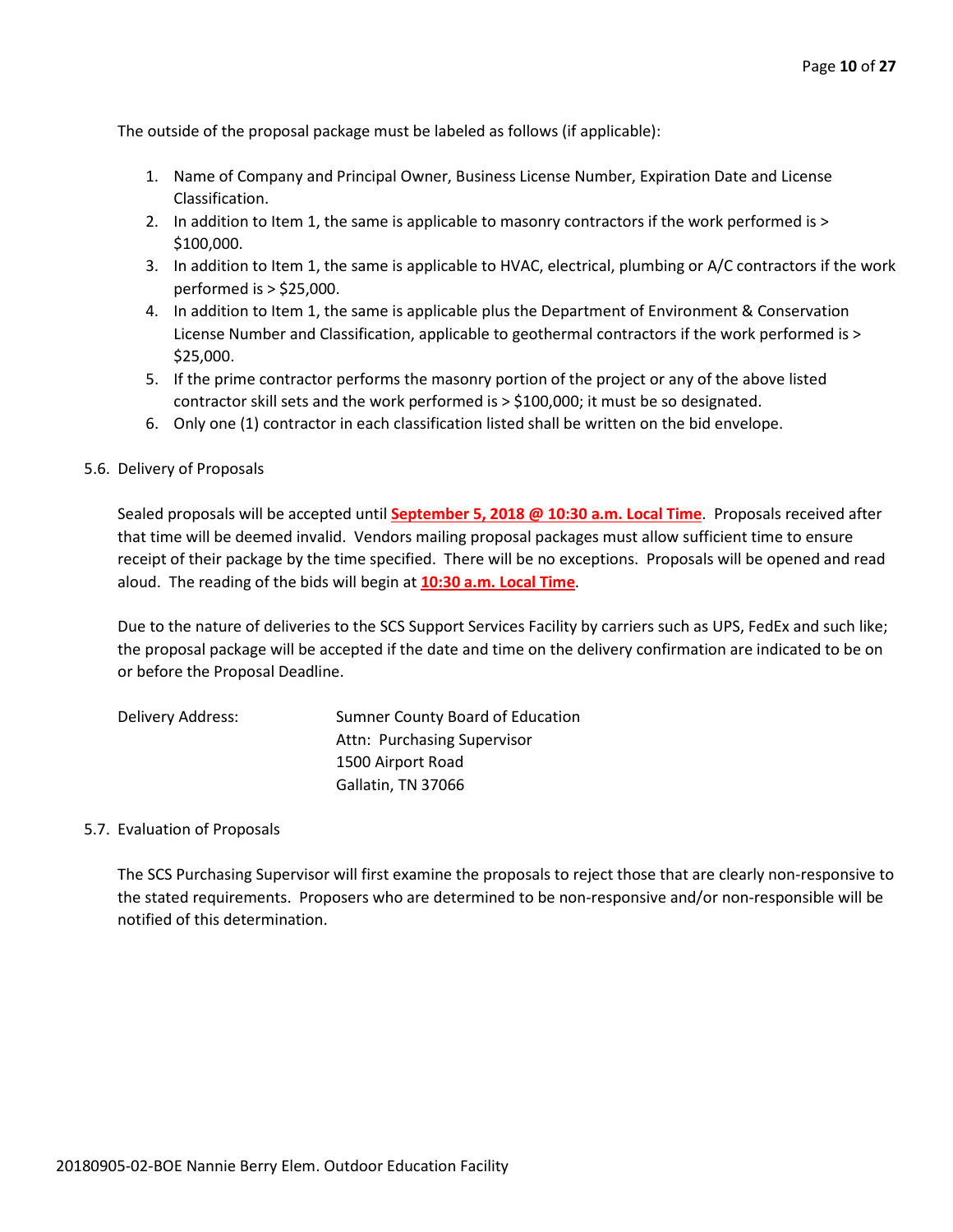The evaluation process will include the following factors:

- Company Experience and Qualifications
	- o The nature and scope of the Proposers business.
	- o The number of years the Proposer has been licensed to do business.
	- o The number of years the Proposer has been providing the requested services.
	- o How many similarly sized or larger K-12 clients have you contract with?
- Compensation/Price Data
	- o Address all costs associated with performance of the contracted services.
- Past Performance and References
	- o Provided a minimum of three (3) client references for similar projects in size and scope successfully completed by Proposer within the last three (3) years. Attachment 6.3.
	- o SCS may also consider other sources of pertinent past performance information, including the districts own experience with the Proposer.
- 5.8. Request for Clarification of Proposals

Requests for clarification of proposals shall be distributed by the Purchasing Supervisor in writing (or email).

#### 5.9. Protests

In the event that any interested party finds any part of the listed specifications, terms or conditions to be discrepant, incomplete or otherwise questionable in any respect; it shall be the responsibility of the concerned party to notify the SCS Purchasing Office of such matters immediately upon receipt of the RFP. All notifications must be sent to the Purchasing Supervisor via email at [purchasing@sumnerschools.org.](mailto:purchasing@sumnerschools.org)

Any actual or prospective Proposer who is aggrieved in connection with the RFP or award of a contract may protest to the Purchasing Supervisor and/or the Sumner County Board of Education at its regularly scheduled meeting.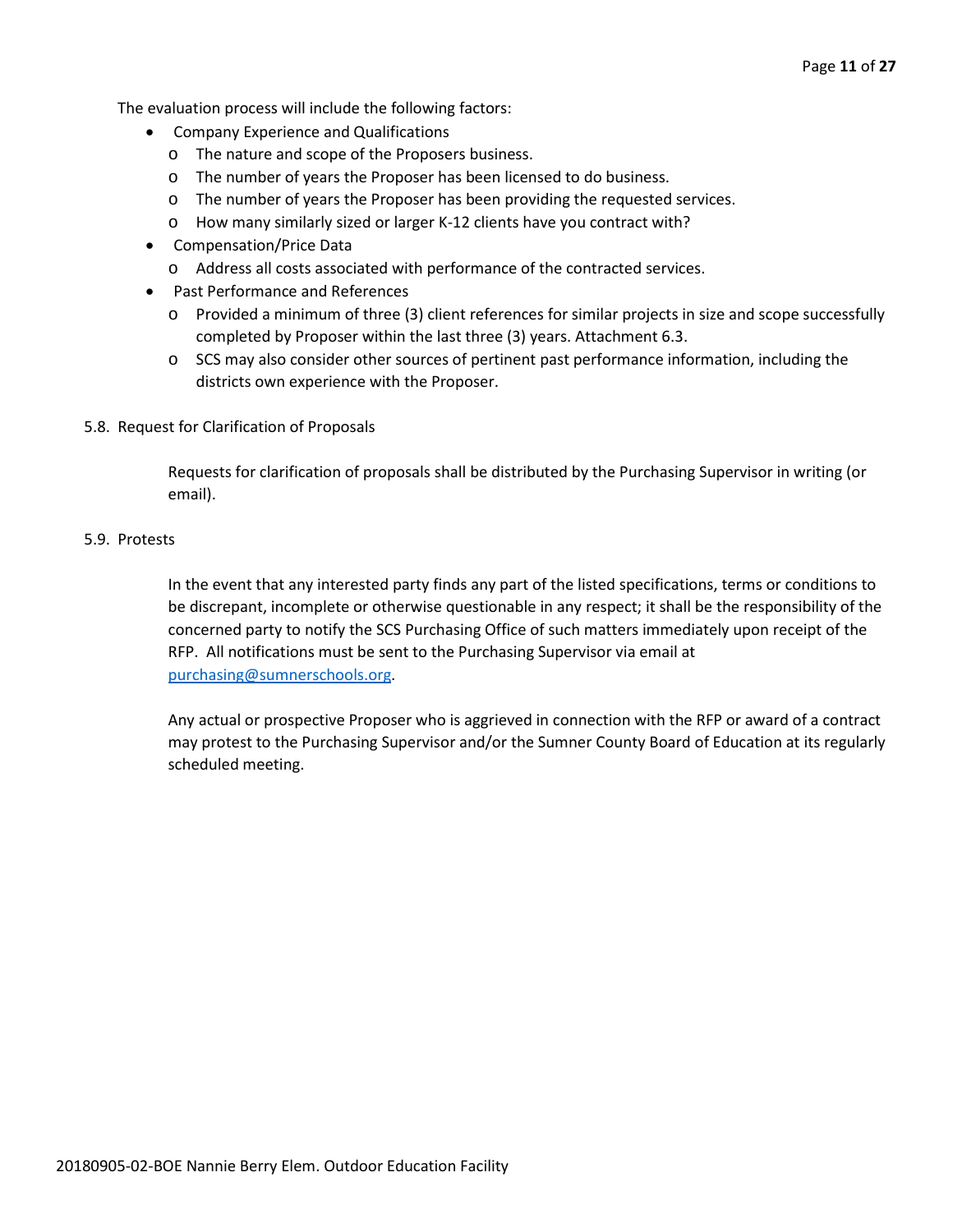**ATTACHMENT "A"**



20180905-02-BOE Nannie Berry Elem. Outdoor Education Facility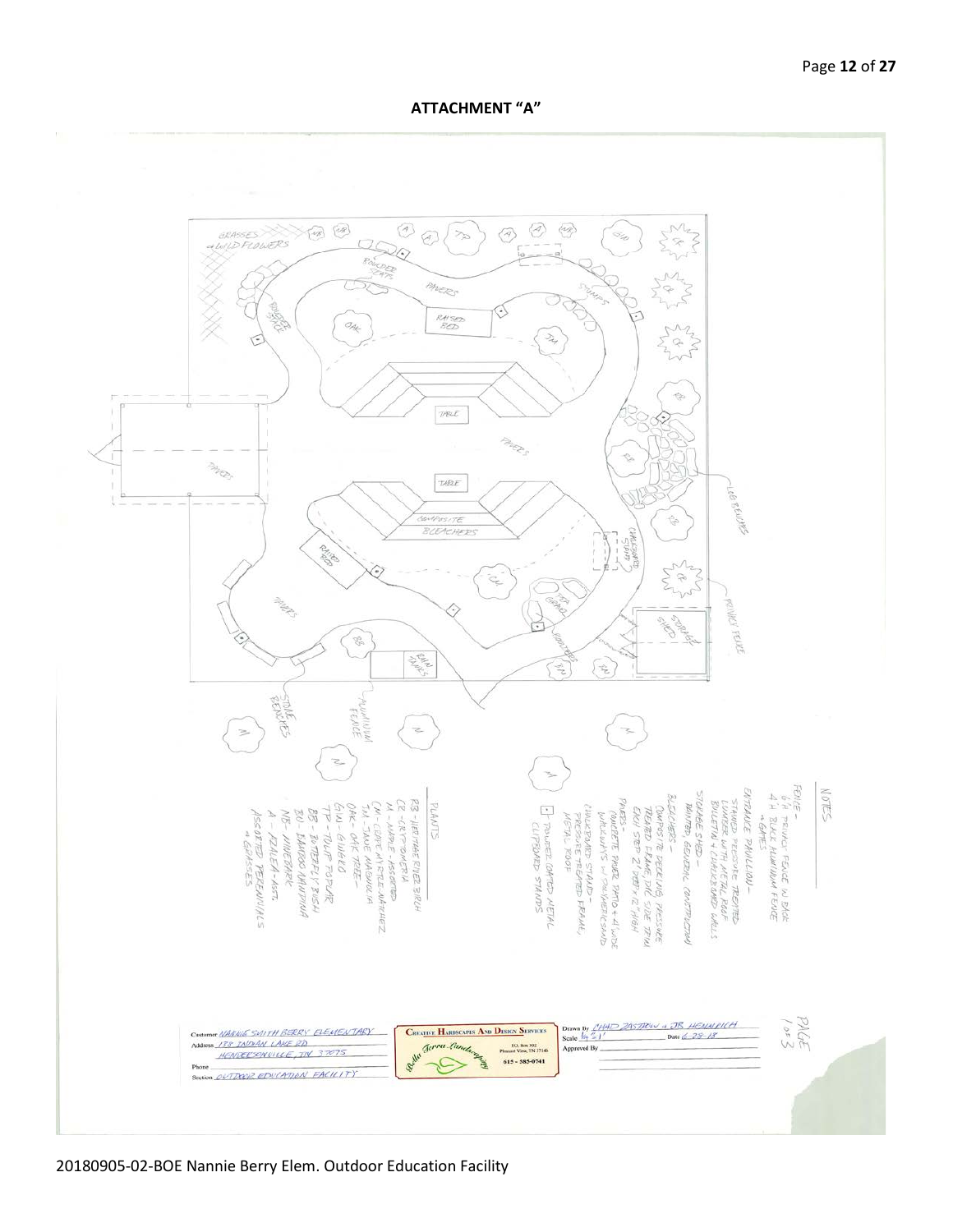

20180905-02-BOE Nannie Berry Elem. Outdoor Education Facility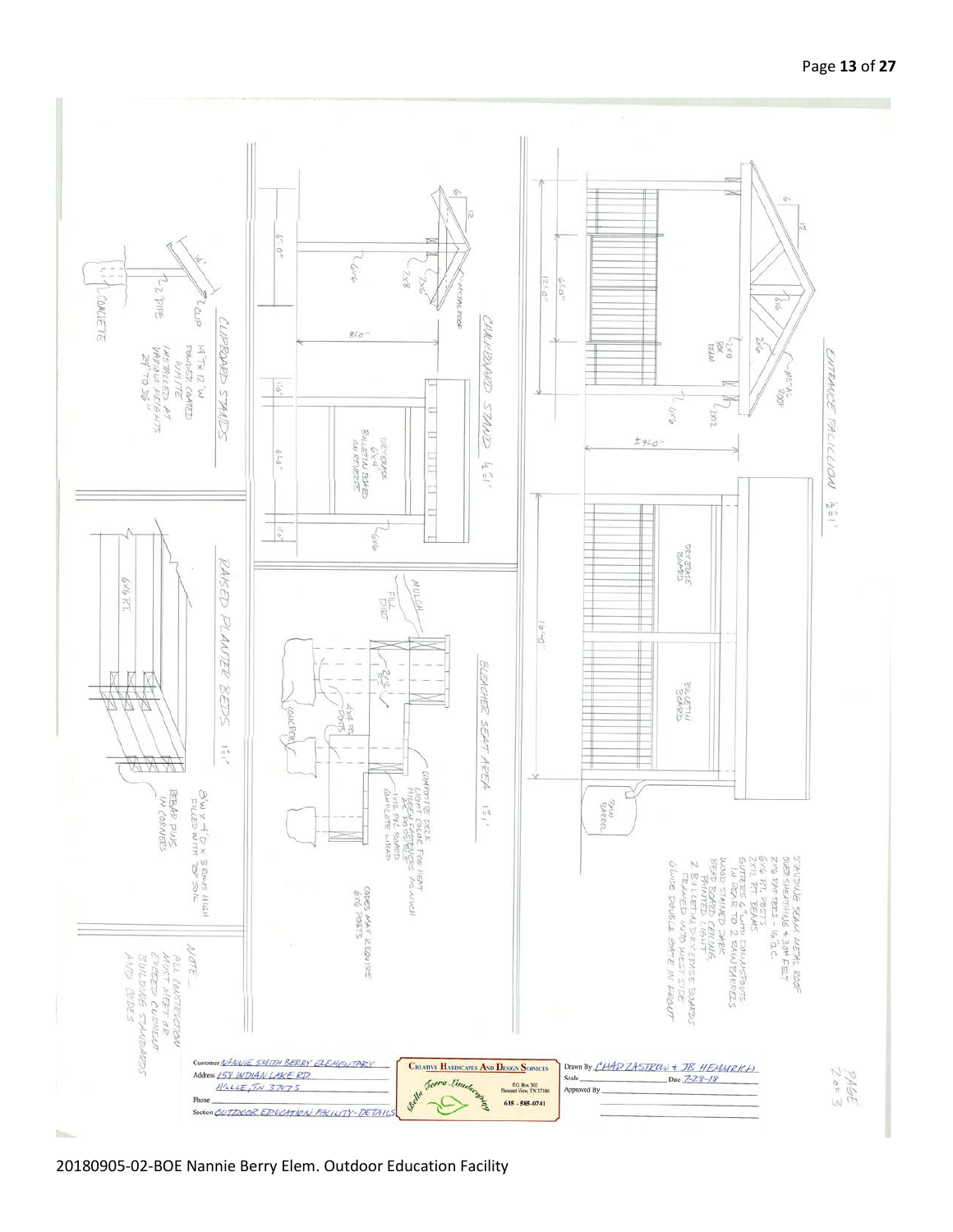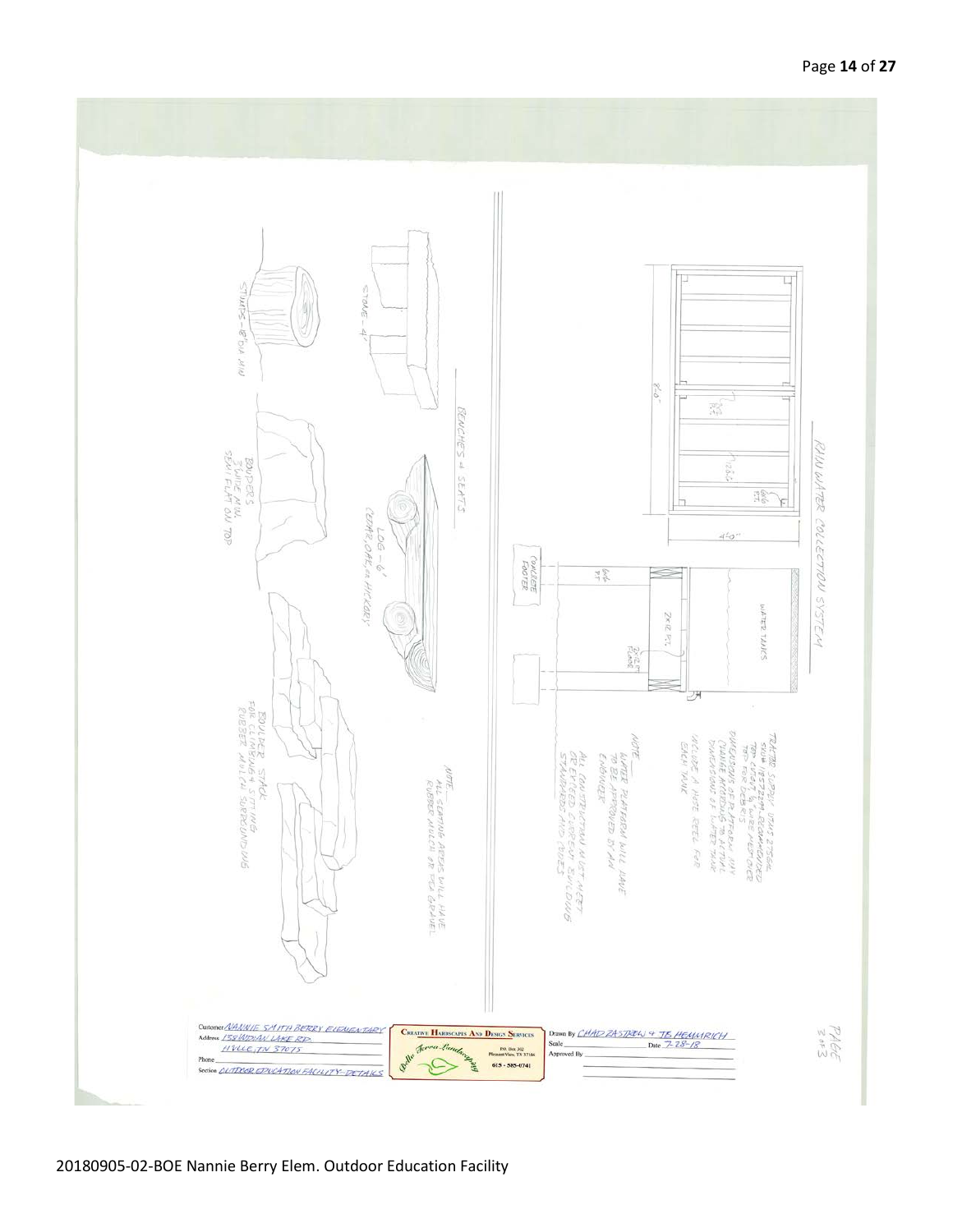#### **ATTACHMENT 6.1 - Contact Information**

| <b>Company Legal Name:</b>                 |          |  |  |  |
|--------------------------------------------|----------|--|--|--|
| <b>Company Official Address:</b>           |          |  |  |  |
|                                            |          |  |  |  |
| Company Web Site (URL):                    |          |  |  |  |
|                                            |          |  |  |  |
| Contact Person for project administration: |          |  |  |  |
|                                            |          |  |  |  |
|                                            |          |  |  |  |
|                                            |          |  |  |  |
|                                            | (office) |  |  |  |
|                                            | (mobile) |  |  |  |
|                                            |          |  |  |  |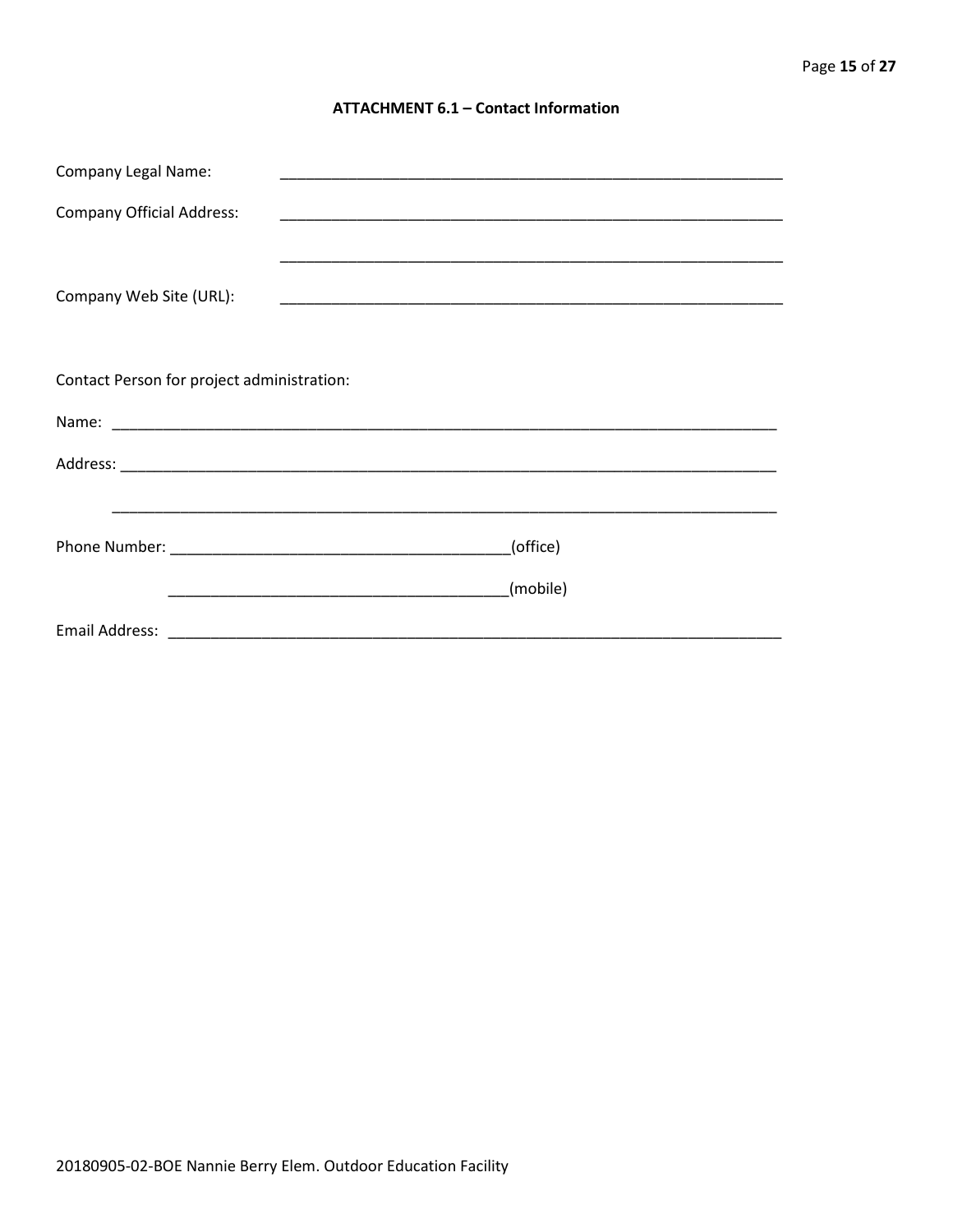

Attn: Purchasing Supervisor 1500 Airport Road Gallatin, TN 37066

#### **ATTACHMENT 6.2 – Bid Form/Certification 20180905-02-BOE Nannie Berry Elem. Outdoor Education Facility**

|                                       | Date |
|---------------------------------------|------|
| , a duly authorized representative of |      |
| hereby submit our bid for 20180905-   |      |

**02-BOE Nannie Berry Elem. Outdoor Education Facility** in accordance with the specifications and instructions set forth

in these bid documents.

**Project Cost \$\_\_\_\_\_\_\_\_\_\_\_\_\_\_\_\_\_\_\_\_\_\_\_\_\_\_**

Authorized Signature \_\_\_\_\_\_\_\_\_\_\_\_\_\_\_\_\_\_\_\_\_\_\_\_\_\_\_\_\_\_\_\_\_\_\_\_\_\_\_\_\_\_\_\_\_\_\_\_\_\_\_\_\_\_\_\_\_\_\_

Title \_\_\_\_\_\_\_\_\_\_\_\_\_\_\_\_\_\_\_\_\_\_\_\_\_\_\_\_\_\_\_\_\_\_\_\_\_\_\_\_\_\_\_\_\_\_\_\_\_\_\_\_\_\_\_\_\_\_\_\_\_\_\_\_\_\_\_\_\_\_\_\_\_

Printed Name \_\_\_\_\_\_\_\_\_\_\_\_\_\_\_\_\_\_\_\_\_\_\_\_\_\_\_\_\_\_\_\_\_\_\_\_\_\_\_\_\_\_\_\_\_\_\_\_\_\_\_\_\_\_\_\_\_\_\_\_\_\_\_\_\_

Vendor Legal Name \_\_\_\_\_\_\_\_\_\_\_\_\_\_\_\_\_\_\_\_\_\_\_\_\_\_\_\_\_\_\_\_\_\_\_\_\_\_\_\_\_\_\_\_\_\_\_\_\_\_\_\_\_\_\_\_\_\_\_\_

Address \_\_\_\_\_\_\_\_\_\_\_\_\_\_\_\_\_\_\_\_\_\_\_\_\_\_\_\_\_\_\_\_\_\_\_\_\_\_\_\_\_\_\_\_\_\_\_\_\_\_\_\_\_\_\_\_\_\_\_\_\_\_\_\_\_\_\_\_\_\_

(*street*) (*city, state, zip*)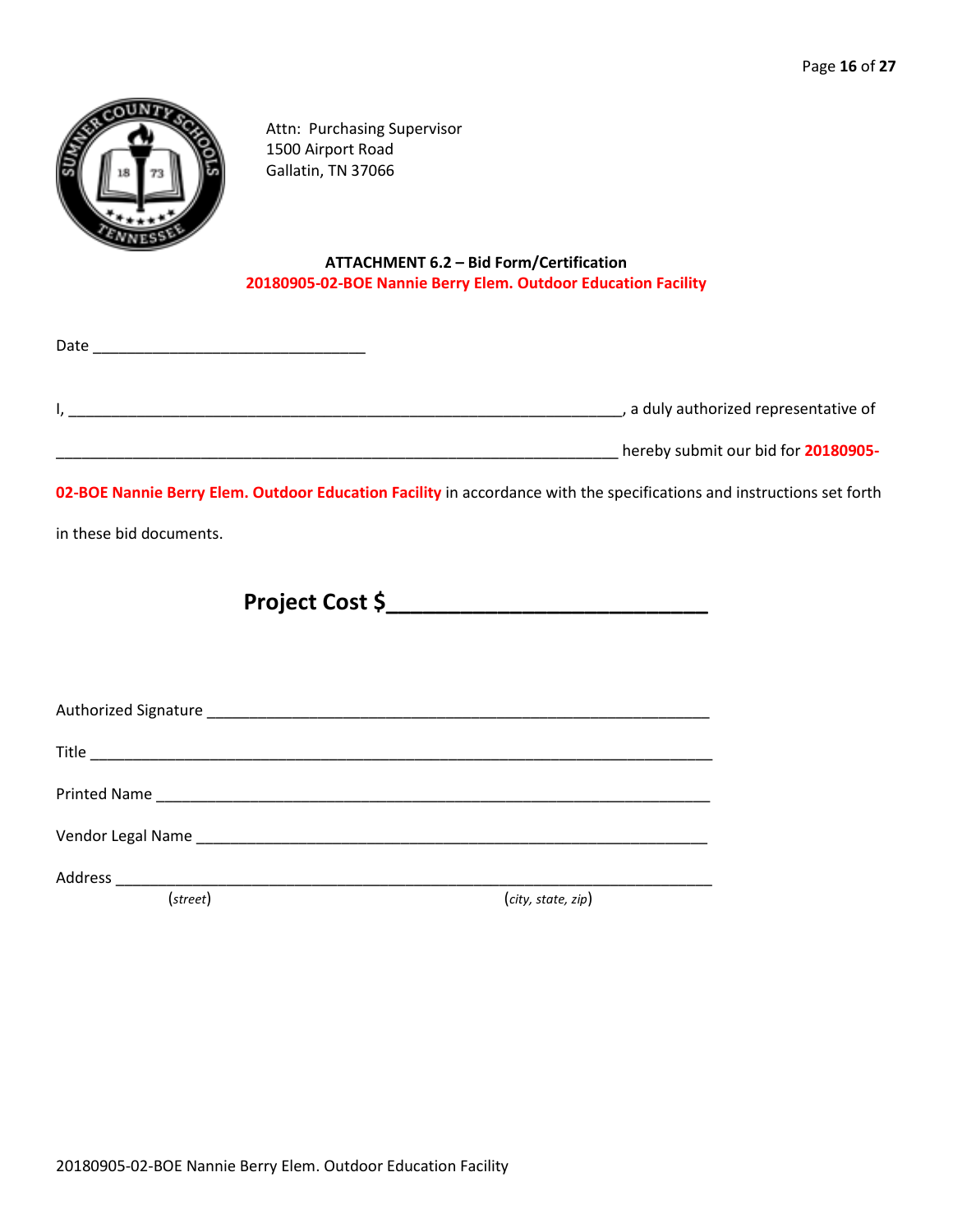| <b>ATTACHMENT 6.3 - References</b> |  |  |
|------------------------------------|--|--|
|------------------------------------|--|--|

\*Proposers may copy this page and submit additional references.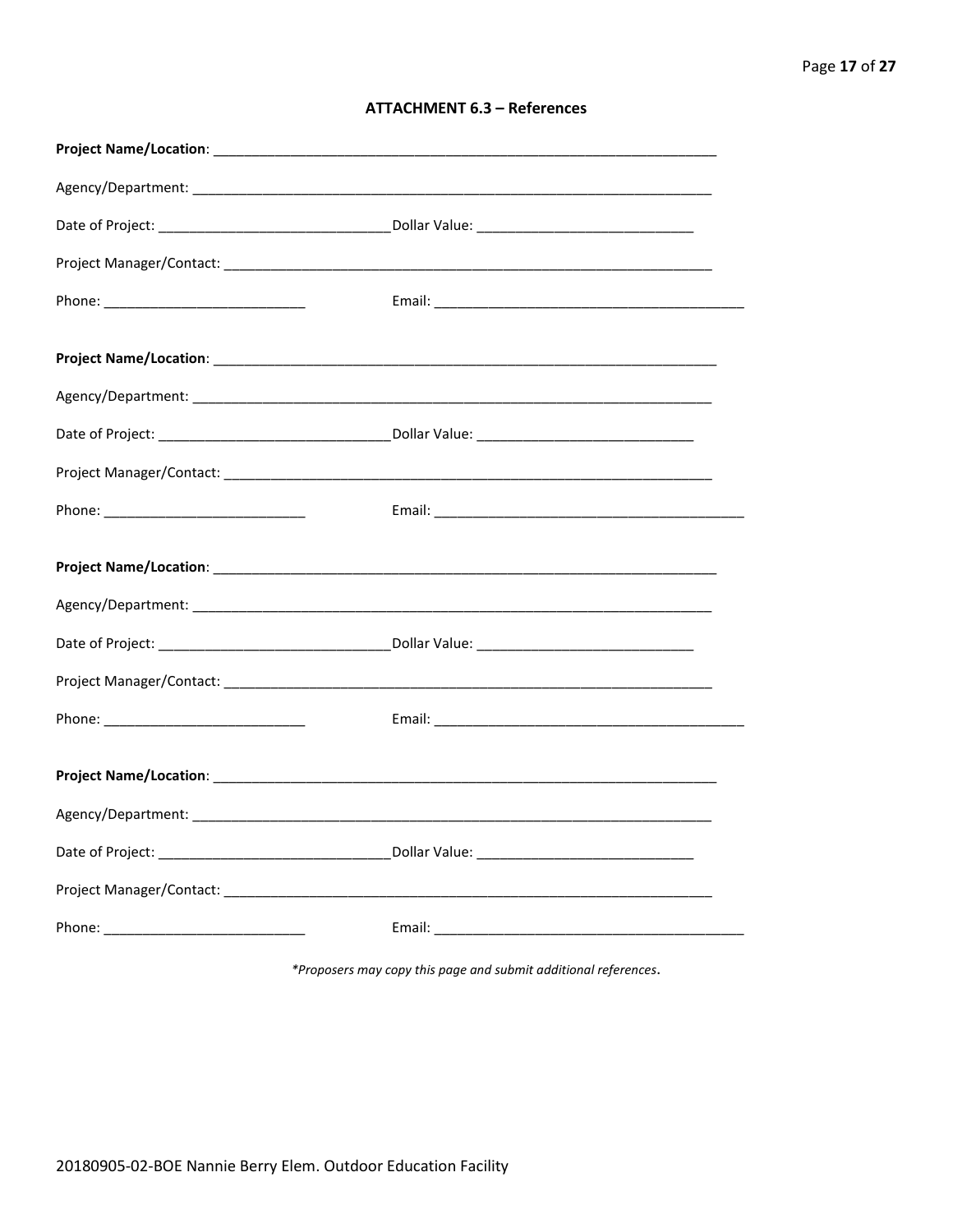#### **ATTACHMENT 6.4 – Certification Regarding Debarment or Suspension**

The prospective participant certifies, to the best of its knowledge and belief, that it and its principals:

- Are not presently debarred, suspended, proposed for debarment, declared ineligible or voluntarily excluded from participation in transactions under federal non-procurement programs by any federal department or agency;
- Have not, within the three-year period preceding the proposal, had one or more public transactions (federal, state or local) terminated for cause or default; and
- Are not presently indicated or otherwise criminally or civilly charged by a government entity (federal, state or local) and have not, within the three-year period preceding the bid, been convicted or had a civil judgement rendered against it:
	- $\circ$  For the commission of fraud or a criminal offense in connection with obtaining, attempting to obtain or performing a public transaction (federal, state or local) or a procurement contract under such a public transaction;
	- o For the violation of federal or state antitrust statutes, including those proscribing price fixing between competitors, the allocation of customers between competitors, or bid rigging; or
	- o For the commission of embezzlement, theft, forgery, bribery, falsification or destruction of records, making false statements, or receiving stolen property.

\_\_\_\_\_\_\_\_\_\_\_\_\_\_\_\_\_\_\_\_\_\_\_\_\_\_\_\_\_\_\_\_\_\_\_\_\_\_\_\_\_\_\_\_\_\_\_\_\_\_\_\_

I understand that a false statement on this certification may be grounds for the rejection of this proposal or the termination of the award. In addition, under 18 U.S.C. 1001, a false statement may result in a fine of up to \$10,000 or imprisonment for up to five years, or both.

Name of Participating Agency: \_\_\_\_\_\_\_\_\_\_\_\_\_\_\_\_\_\_\_\_\_\_\_\_\_\_\_\_\_\_\_\_\_\_\_\_\_\_\_\_\_\_\_\_\_\_\_\_\_\_\_\_\_\_\_\_\_\_\_\_

Name and Title of Authorized Representative: \_\_\_\_\_\_\_\_\_\_\_\_\_\_\_\_\_\_\_\_\_\_\_\_\_\_\_\_\_\_\_\_\_\_\_\_\_\_\_\_\_\_\_\_\_\_\_

Signature of Authorized Representative: \_\_\_\_\_\_\_\_\_\_\_\_\_\_\_\_\_\_\_\_\_\_\_\_\_\_\_\_\_\_\_\_\_\_\_\_\_\_\_\_\_\_\_\_\_\_\_\_\_\_\_\_

Date: \_\_\_\_\_\_\_\_\_\_\_\_\_\_\_\_\_\_\_\_\_\_\_\_\_\_\_\_

\_\_\_\_ I am unable to certify to the above statement. Attached is my explanation.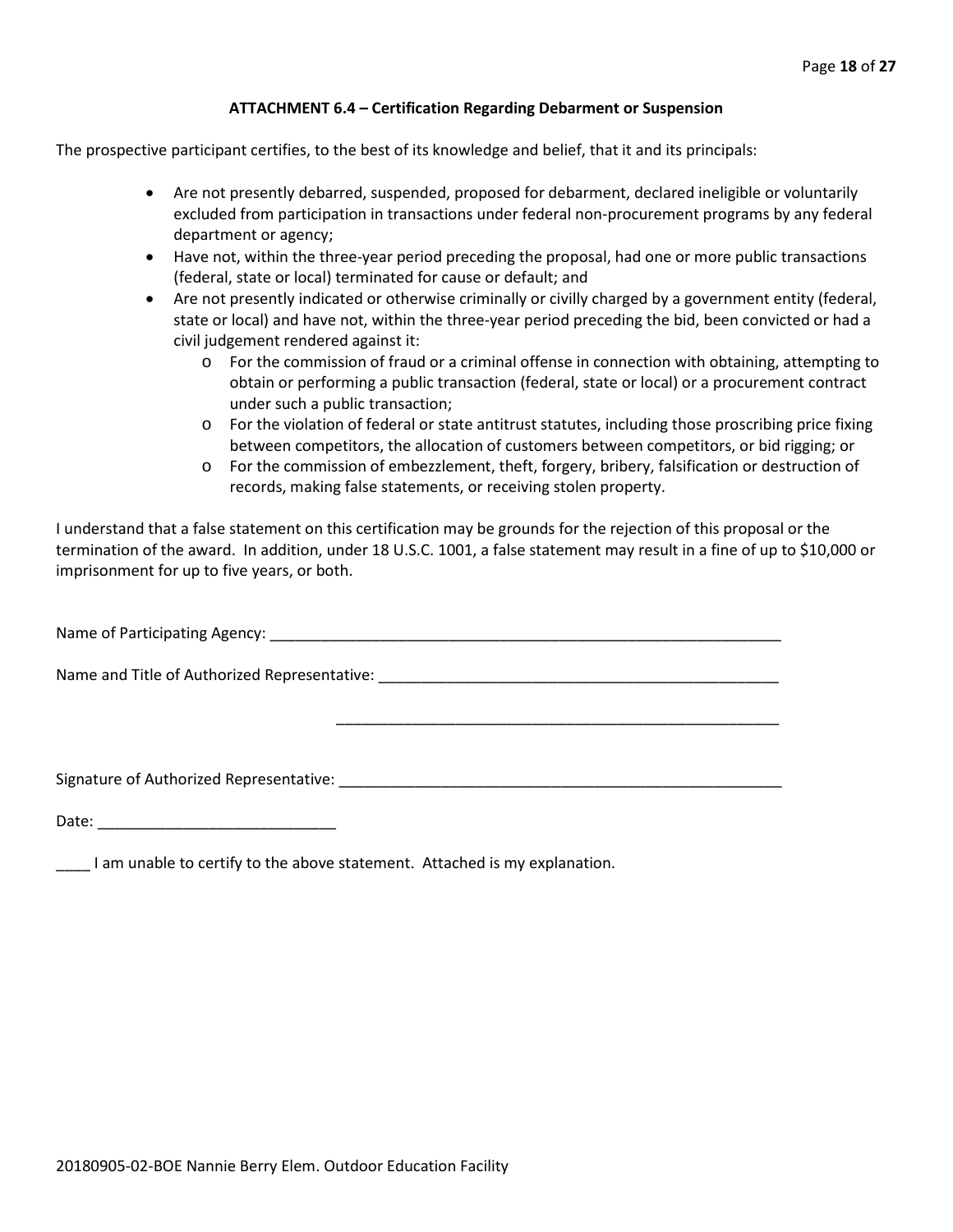#### **ATTACHMENT 6.5 – Condition of Submitting Proposal**

The undersigned Proposer has carefully examined all instructions, requirements, specifications, terms and conditions of the RFP and certifies:

- It is a reputable company regularly engaged in providing goods and/or services necessary to meet the requirements, specifications, terms and conditions of the RFP.
- All statements, information and representations prepared and submitted in response to the RFP are current, complete, true and accurate. Proposer acknowledges that the Sumner County Board of Education (SCS) will rely on such statements, information and representations in selecting the successful proposer(s).
- That the prices quoted shall be SCSs pricing for the products and/or service.
- It shall be bound by all statements, representations, warranties and guarantees made in its proposal.
- Proposer acknowledges that the contract may be canceled if any conflict of interest or appearance of a conflict of interest is discovered by SCS, in its sole discretion.
- All purchase orders must be duly authorized and executed by SCS and subject to the terms and conditions of the RFP.

By checking this box, Proposer agrees that SCS reserves the right to extend the terms, conditions, and prices of this contract to other Institutions (such as State, Local and/or Public Agencies) who express an interest in participating in any contract that results from this RFP. Each of the piggyback Institutions will issue their own purchasing documents for the goods/services. Proposer agrees that SCS shall bear no responsibility or liability for any agreements between Proposer and the other Institution(s) who desire to exercise this option.

| ADDRESS: | <u> 1999 - Johann John Stone, markin film yn y brening yn y brening yn y brening yn y brening yn y brening yn y b</u> |          |
|----------|-----------------------------------------------------------------------------------------------------------------------|----------|
|          |                                                                                                                       |          |
| PHONE:   |                                                                                                                       | (office) |
|          |                                                                                                                       | (mobile) |
| EMAIL:   |                                                                                                                       |          |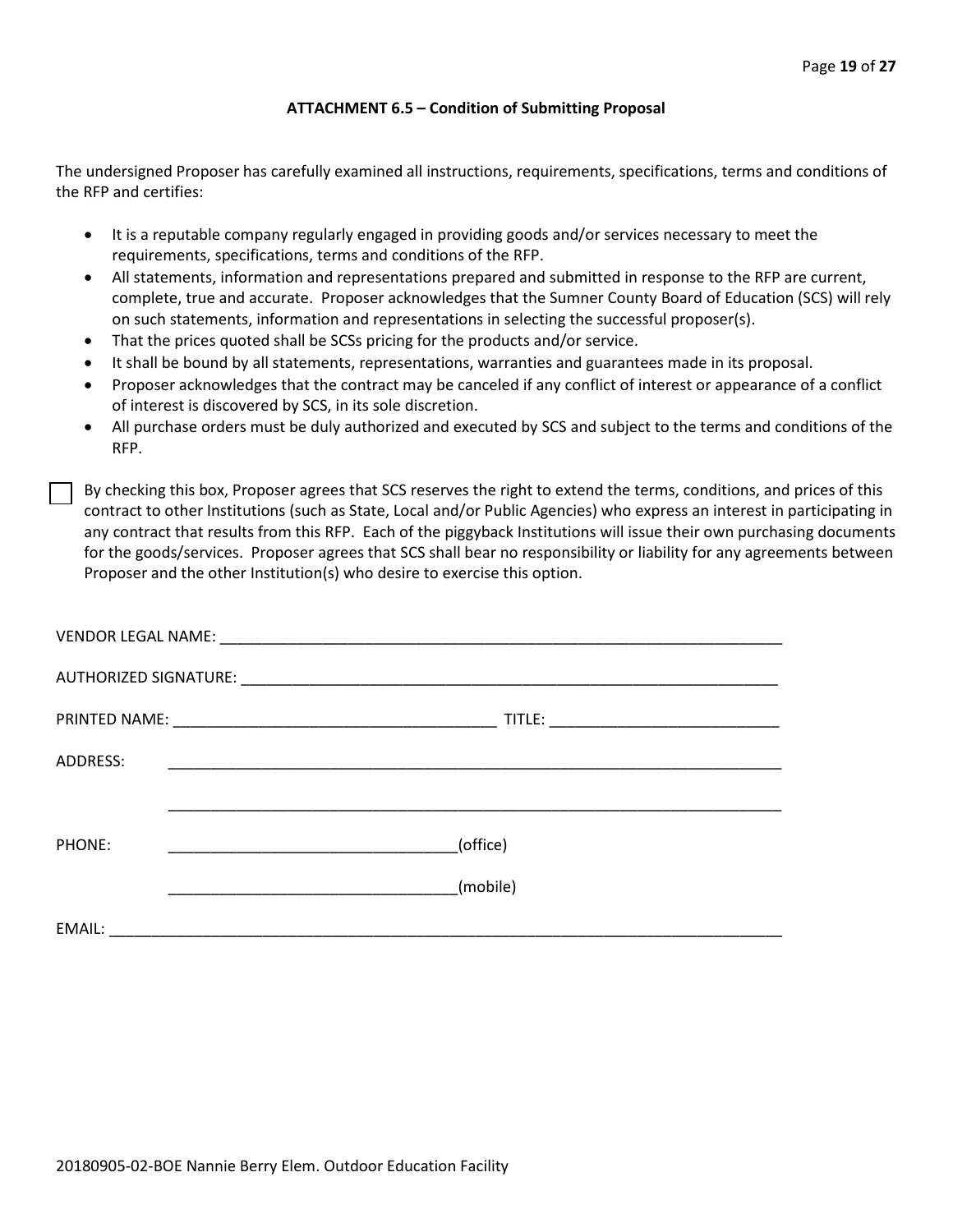#### **ATTACHMENT 6.6 – Statement of Non-Collusion**

The undersigned affirms that they are duly authorized to execute this contract, that this company, corporation, firm, partnership or individual has not prepared this proposal in collusion with any other respondent, and that the contents of this proposal as to prices, terms or conditions of said proposal have not been communicated by the undersigned nor by any employee or agent to any other person engaged in this type of business prior to the official opening of this proposal.

| Address: |          |  |
|----------|----------|--|
|          | (office) |  |
|          | (mobile) |  |
|          |          |  |
|          |          |  |
|          |          |  |
|          |          |  |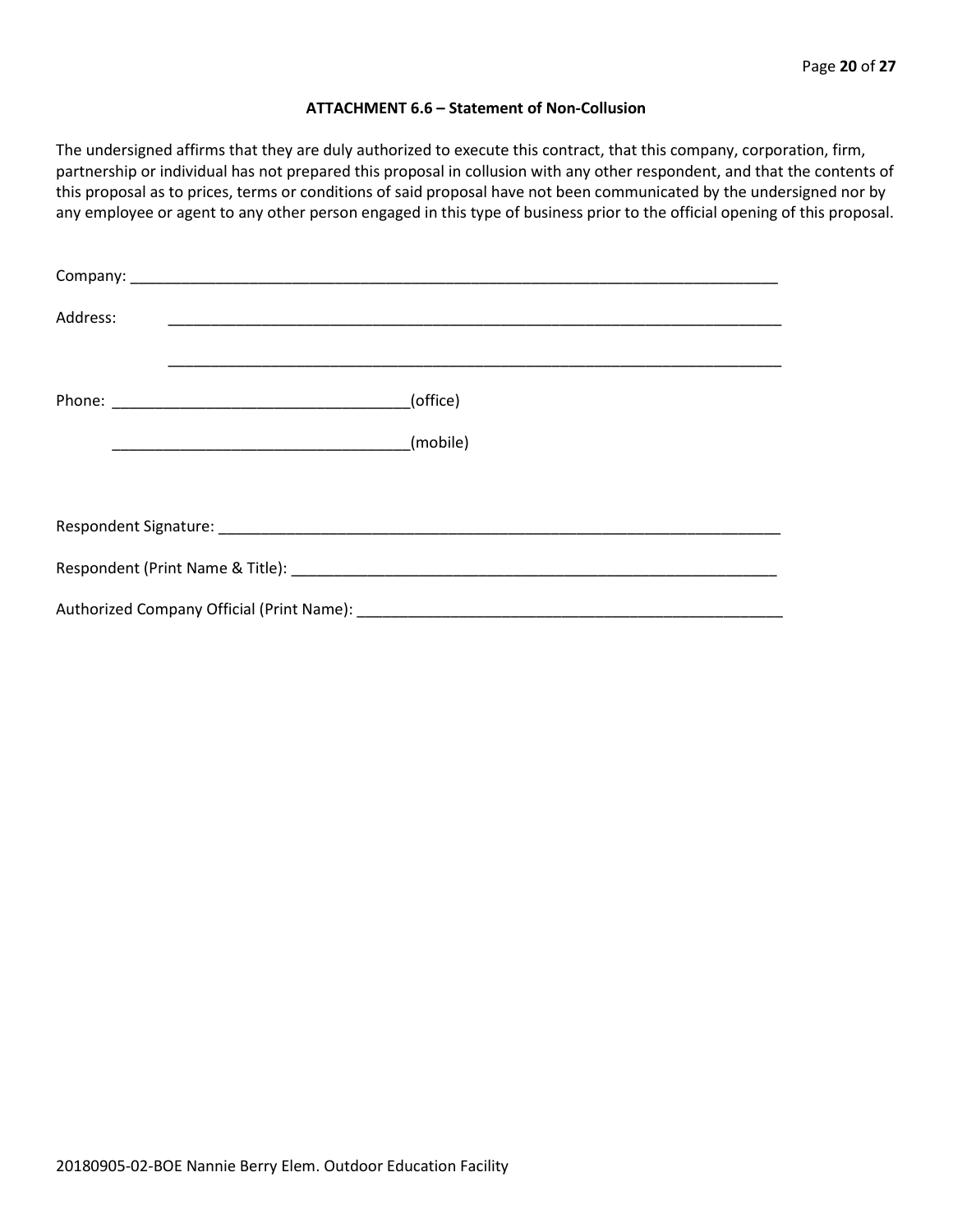#### **ATTACHMENT 6.7 – Attestation Re Personnel**

### **ATTESTATION RE PERSONNEL USED IN CONTRACT PERFORMANCE**

| CONTRACTOR LEGAL ENTITY NAME:                                          |  |
|------------------------------------------------------------------------|--|
| FEDERAL EMPLOYER IDENTIFICATION NUMBER:<br>(or Social Security Number) |  |

**The Contractor, identified above, does hereby attest, certify, warrant and assure that the Contractor shall not knowingly utilize the services of an illegal immigrant in the performance of this Contract and shall not knowingly utilize the services of any subcontractor who will utilize the services of an illegal immigrant in the performance of this Contract, T.C.A. § 12-3-309.**

SIGNATURE & DATE:

*NOTICE: This attestation MUST be signed by an individual empowered to contractually bind the Contractor.*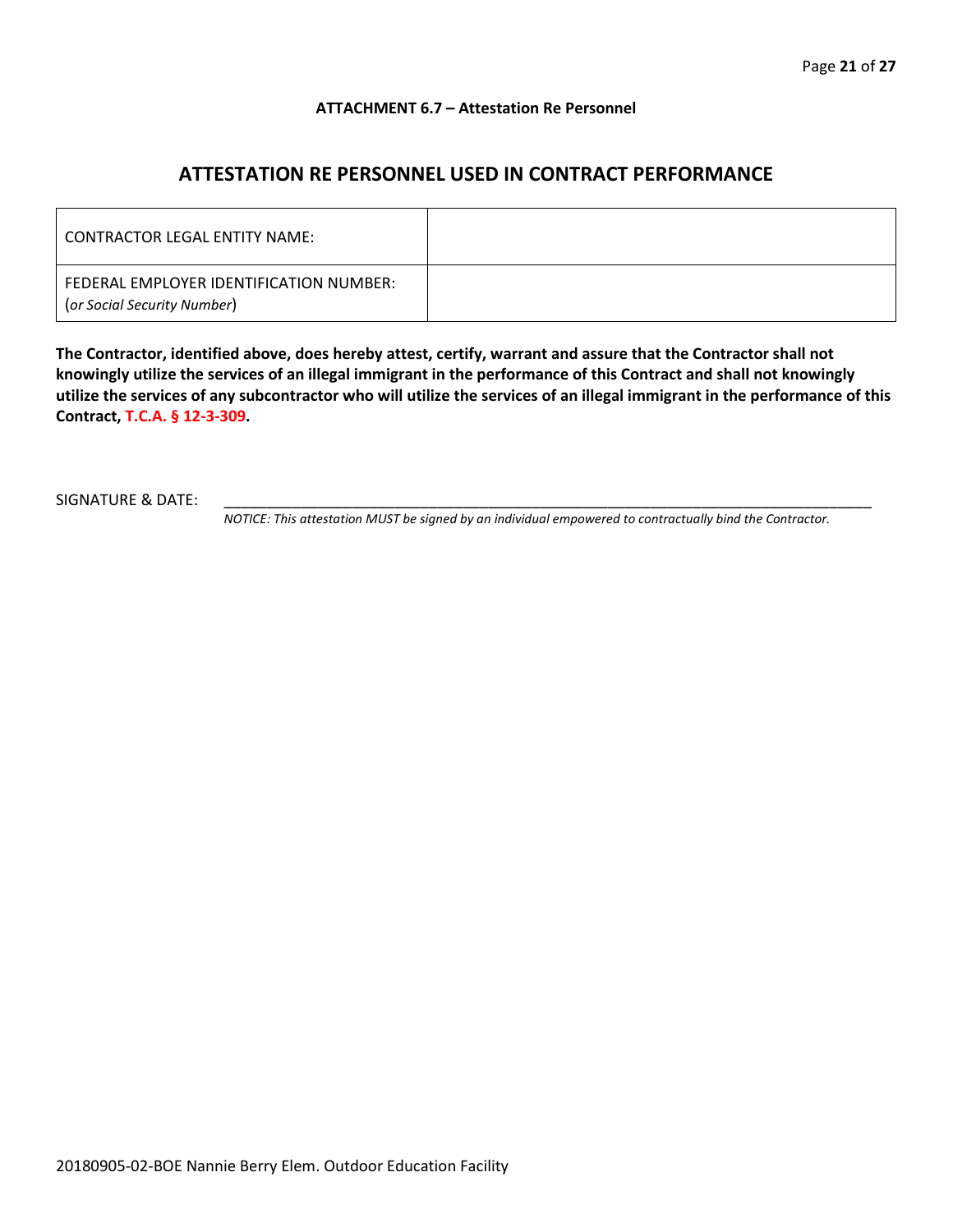#### **ATTACHMENT 6.8 – Drug Free Workplace Affidavit**

The Sumner County Board of Education is committed to maintaining a safe and productive work environment for its employees and to providing high quality service to its citizens. The goal of this policy is for Sumner County Board of Education employees and contractors to remain, or become and remain, drug-free. Abuse and dependency on alcohol and/or drugs can seriously affect the health of employees, contractors and citizens, jeopardize personal safety, impact the safety of others and impair job performance.

STATE OF

**COUNTY OF** \_\_\_\_\_\_\_\_\_\_\_\_\_\_\_\_\_\_\_\_\_\_\_\_\_\_\_\_\_\_\_\_\_

The undersigned, principal officer of

an employer of five (5) or more employees contracting with Sumner County Board of Education to provide goods or services, hereby states under oath as follows:

- 1. The undersigned is a principal officer of (hereinafter referred to as the "Company") and is duly authorized to execute this Affidavit on behalf of the Company.
- 2. The Company submits this Affidavit pursuant to T.C.A. § 50-9-113, which requires each employer with no less than five (5) employees receiving pay who contracts with the state and any local government to provide contracted services to submit an affidavit stating that such employer has a drug-free workplace program that complies with Title 50, Chapter 9 of the *Tennessee Code Annotated*.
- 3. The Company is in compliance with T.C.A. § 50-9-113 and all applicable Federal Laws, Rules and Regulations requiring a drug-free workplace program.

Further affiant saith not.

| <b>STATE OF</b><br><u> 1989 - Johann John Stone, markin amerikan bisa di sebagai pertama dan personal dan personal dan personal dan</u>                                                          |  |             |
|--------------------------------------------------------------------------------------------------------------------------------------------------------------------------------------------------|--|-------------|
| <b>COUNTY OF</b><br><u> 1989 - Johann John Stone, markin film yn y system yn y system yn y system yn y system yn y system yn y system</u>                                                        |  |             |
| I am personally acquainted (or proved to me on the basis of satisfactory evidence) and who acknowledged that such<br>person executed the foregoing affidavit for the purposes therein contained. |  | , with whom |
|                                                                                                                                                                                                  |  |             |
| Notary Public                                                                                                                                                                                    |  |             |
| My commission expires:                                                                                                                                                                           |  |             |

20180905-02-BOE Nannie Berry Elem. Outdoor Education Facility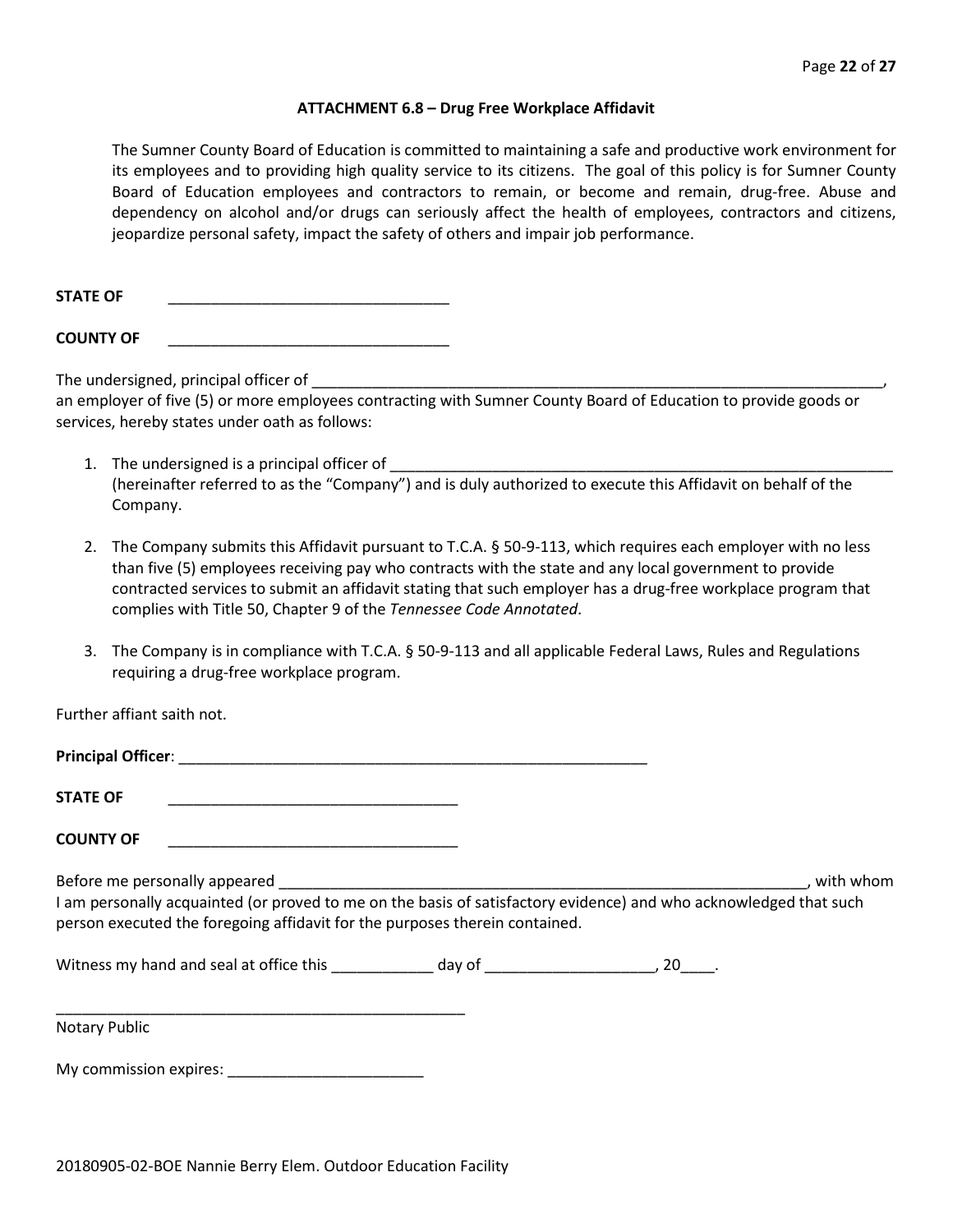#### **ATTACHMENT 6.9 – W9**

|                                                                                                                                                                                                                                                                                                                                                                                                                                                                                                                                                                                                                                                                                                                                                                                                                                                                                                                                                                                                                                                                                                                                                                                                                                                                                                                                                                                                                                                                                                                                                                                                                                                                                                                                                                                                                                                                                                                                                                                                                                                                                                                                                                                                                                                                                                                                                                                                                                                                                        | <b>Request for Taxpayer</b><br><b>Identification Number and Certification</b><br>(Rev. December 2014)<br>Department of the Treasury<br>Internal Revenue Service<br>1 Name (as shown on your income tax return). Name is required on this line; do not leave this line blank.                                                                                                                                                                                                                                                                                                                                                                                                                                                                                                                                        |                                                                                       |        |  |  |  |                                                                                                                                                                                                                              |  | Give Form to the<br>requester. Do not<br>send to the IRS. |  |  |                         |  |
|----------------------------------------------------------------------------------------------------------------------------------------------------------------------------------------------------------------------------------------------------------------------------------------------------------------------------------------------------------------------------------------------------------------------------------------------------------------------------------------------------------------------------------------------------------------------------------------------------------------------------------------------------------------------------------------------------------------------------------------------------------------------------------------------------------------------------------------------------------------------------------------------------------------------------------------------------------------------------------------------------------------------------------------------------------------------------------------------------------------------------------------------------------------------------------------------------------------------------------------------------------------------------------------------------------------------------------------------------------------------------------------------------------------------------------------------------------------------------------------------------------------------------------------------------------------------------------------------------------------------------------------------------------------------------------------------------------------------------------------------------------------------------------------------------------------------------------------------------------------------------------------------------------------------------------------------------------------------------------------------------------------------------------------------------------------------------------------------------------------------------------------------------------------------------------------------------------------------------------------------------------------------------------------------------------------------------------------------------------------------------------------------------------------------------------------------------------------------------------------|---------------------------------------------------------------------------------------------------------------------------------------------------------------------------------------------------------------------------------------------------------------------------------------------------------------------------------------------------------------------------------------------------------------------------------------------------------------------------------------------------------------------------------------------------------------------------------------------------------------------------------------------------------------------------------------------------------------------------------------------------------------------------------------------------------------------|---------------------------------------------------------------------------------------|--------|--|--|--|------------------------------------------------------------------------------------------------------------------------------------------------------------------------------------------------------------------------------|--|-----------------------------------------------------------|--|--|-------------------------|--|
| σû<br>page<br>Specific Instructions on<br>Print or type<br>See                                                                                                                                                                                                                                                                                                                                                                                                                                                                                                                                                                                                                                                                                                                                                                                                                                                                                                                                                                                                                                                                                                                                                                                                                                                                                                                                                                                                                                                                                                                                                                                                                                                                                                                                                                                                                                                                                                                                                                                                                                                                                                                                                                                                                                                                                                                                                                                                                         | 2 Business name/disregarded entity name, if different from above<br>3 Check appropriate box for federal tax classification; check only one of the following seven boxes:<br>C Corporation<br>S Corporation Partnership<br>Trust/estate<br>Individual/sole proprietor or<br>single-member LLC<br>Limited liability company. Enter the tax classification (C=C corporation, S=S corporation, P=partnership) ▶<br>Note. For a single-member LLC that is disregarded, do not check LLC; check the appropriate box in the line above for<br>the tax classification of the single-member owner.<br>code (if any)<br>Other (see instructions) ▶<br>5 Address (number, street, and apt. or suite no.)<br>Requester's name and address (optional)<br>6 City, state, and ZIP code<br>7 List account number(s) here (optional) |                                                                                       |        |  |  |  | 4 Exemptions (codes apply only to<br>certain entities, not individuals; see<br>instructions on page 3):<br>Exempt payee code (if any)<br>Exemption from FATCA reporting<br>(Applies to accounts maintained outside the U.S.) |  |                                                           |  |  |                         |  |
| Part I<br><b>Taxpayer Identification Number (TIN)</b><br>Social security number<br>Enter your TIN in the appropriate box. The TIN provided must match the name given on line 1 to avoid<br>backup withholding. For individuals, this is generally your social security number (SSN). However, for a                                                                                                                                                                                                                                                                                                                                                                                                                                                                                                                                                                                                                                                                                                                                                                                                                                                                                                                                                                                                                                                                                                                                                                                                                                                                                                                                                                                                                                                                                                                                                                                                                                                                                                                                                                                                                                                                                                                                                                                                                                                                                                                                                                                    |                                                                                                                                                                                                                                                                                                                                                                                                                                                                                                                                                                                                                                                                                                                                                                                                                     |                                                                                       |        |  |  |  |                                                                                                                                                                                                                              |  |                                                           |  |  |                         |  |
| resident alien, sole proprietor, or disregarded entity, see the Part I instructions on page 3. For other<br>entities, it is your employer identification number (EIN). If you do not have a number, see How to get a<br>TIN on page 3.<br>Note. If the account is in more than one name, see the instructions for line 1 and the chart on page 4 for<br>guidelines on whose number to enter.                                                                                                                                                                                                                                                                                                                                                                                                                                                                                                                                                                                                                                                                                                                                                                                                                                                                                                                                                                                                                                                                                                                                                                                                                                                                                                                                                                                                                                                                                                                                                                                                                                                                                                                                                                                                                                                                                                                                                                                                                                                                                           |                                                                                                                                                                                                                                                                                                                                                                                                                                                                                                                                                                                                                                                                                                                                                                                                                     |                                                                                       | or     |  |  |  | <b>Employer identification number</b>                                                                                                                                                                                        |  |                                                           |  |  |                         |  |
| <b>Certification</b><br>Part II<br>Under penalties of perjury, I certify that:<br>1. The number shown on this form is my correct taxpayer identification number (or I am waiting for a number to be issued to me); and<br>2. I am not subject to backup withholding because: (a) I am exempt from backup withholding, or (b) I have not been notified by the Internal Revenue<br>Service (IRS) that I am subject to backup withholding as a result of a failure to report all interest or dividends, or (c) the IRS has notified me that I am<br>no longer subject to backup withholding; and                                                                                                                                                                                                                                                                                                                                                                                                                                                                                                                                                                                                                                                                                                                                                                                                                                                                                                                                                                                                                                                                                                                                                                                                                                                                                                                                                                                                                                                                                                                                                                                                                                                                                                                                                                                                                                                                                          |                                                                                                                                                                                                                                                                                                                                                                                                                                                                                                                                                                                                                                                                                                                                                                                                                     |                                                                                       |        |  |  |  |                                                                                                                                                                                                                              |  |                                                           |  |  |                         |  |
| 3. I am a U.S. citizen or other U.S. person (defined below); and<br>4. The FATCA code(s) entered on this form (if any) indicating that I am exempt from FATCA reporting is correct.<br>Certification instructions. You must cross out item 2 above if you have been notified by the IRS that you are currently subject to backup withholding<br>because you have failed to report all interest and dividends on your tax return. For real estate transactions, item 2 does not apply. For mortgage<br>interest paid, acquisition or abandonment of secured property, cancellation of debt, contributions to an individual retirement arrangement (IRA), and<br>generally, payments other than interest and dividends, you are not required to sign the certification, but you must provide your correct TIN. See the<br>instructions on page 3.<br>Sign<br>Signature of                                                                                                                                                                                                                                                                                                                                                                                                                                                                                                                                                                                                                                                                                                                                                                                                                                                                                                                                                                                                                                                                                                                                                                                                                                                                                                                                                                                                                                                                                                                                                                                                                |                                                                                                                                                                                                                                                                                                                                                                                                                                                                                                                                                                                                                                                                                                                                                                                                                     |                                                                                       |        |  |  |  |                                                                                                                                                                                                                              |  |                                                           |  |  |                         |  |
| Here                                                                                                                                                                                                                                                                                                                                                                                                                                                                                                                                                                                                                                                                                                                                                                                                                                                                                                                                                                                                                                                                                                                                                                                                                                                                                                                                                                                                                                                                                                                                                                                                                                                                                                                                                                                                                                                                                                                                                                                                                                                                                                                                                                                                                                                                                                                                                                                                                                                                                   | U.S. person $\blacktriangleright$                                                                                                                                                                                                                                                                                                                                                                                                                                                                                                                                                                                                                                                                                                                                                                                   |                                                                                       | Date P |  |  |  |                                                                                                                                                                                                                              |  |                                                           |  |  |                         |  |
| · Form 1098 (home mortgage interest), 1098-E (student loan interest), 1098-T<br><b>General Instructions</b><br>(tuition)<br>Section references are to the Internal Revenue Code unless otherwise noted.<br>· Form 1099-C (canceled debt)<br>Future developments. Information about developments affecting Form W-9 (such<br>. Form 1099-A (acquisition or abandonment of secured property)<br>as legislation enacted after we release it) is at www.irs.gov/fw9.<br>Use Form W-9 only if you are a U.S. person (including a resident alien), to<br><b>Purpose of Form</b><br>provide your correct TIN.<br>If you do not return Form W-9 to the requester with a TIN, you might be subject<br>An individual or entity (Form W-9 requester) who is required to file an information<br>to backup withholding. See What is backup withholding? on page 2.<br>return with the IRS must obtain your correct taxpayer identification number (TIN)<br>which may be your social security number (SSN), individual taxpayer identification<br>By signing the filled-out form, you:<br>number (ITIN), adoption taxpayer identification number (ATIN), or employer<br>1. Certify that the TIN you are giving is correct (or you are waiting for a number<br>identification number (EIN), to report on an information return the amount paid to<br>to be issued).<br>you, or other amount reportable on an information return. Examples of information<br>2. Certify that you are not subject to backup withholding, or<br>returns include, but are not limited to, the following:<br>3. Claim exemption from backup withholding if you are a U.S. exempt payee. If<br>· Form 1099-INT (interest earned or paid)<br>applicable, you are also certifying that as a U.S. person, your allocable share of<br>. Form 1099-DIV (dividends, including those from stocks or mutual funds)<br>any partnership income from a U.S. trade or business is not subject to the<br>. Form 1099-MISC (various types of income, prizes, awards, or gross proceeds)<br>withholding tax on foreign partners' share of effectively connected income, and<br>. Form 1099-B (stock or mutual fund sales and certain other transactions by<br>4. Certify that FATCA code(s) entered on this form (if any) indicating that you are<br>brokers)<br>exempt from the FATCA reporting, is correct. See What is FATCA reporting? on<br>page 2 for further information.<br>· Form 1099-S (proceeds from real estate transactions) |                                                                                                                                                                                                                                                                                                                                                                                                                                                                                                                                                                                                                                                                                                                                                                                                                     |                                                                                       |        |  |  |  |                                                                                                                                                                                                                              |  |                                                           |  |  |                         |  |
|                                                                                                                                                                                                                                                                                                                                                                                                                                                                                                                                                                                                                                                                                                                                                                                                                                                                                                                                                                                                                                                                                                                                                                                                                                                                                                                                                                                                                                                                                                                                                                                                                                                                                                                                                                                                                                                                                                                                                                                                                                                                                                                                                                                                                                                                                                                                                                                                                                                                                        |                                                                                                                                                                                                                                                                                                                                                                                                                                                                                                                                                                                                                                                                                                                                                                                                                     | . Form 1099-K (merchant card and third party network transactions)<br>Cat. No. 10231X |        |  |  |  |                                                                                                                                                                                                                              |  |                                                           |  |  | Form W-9 (Rev. 12-2014) |  |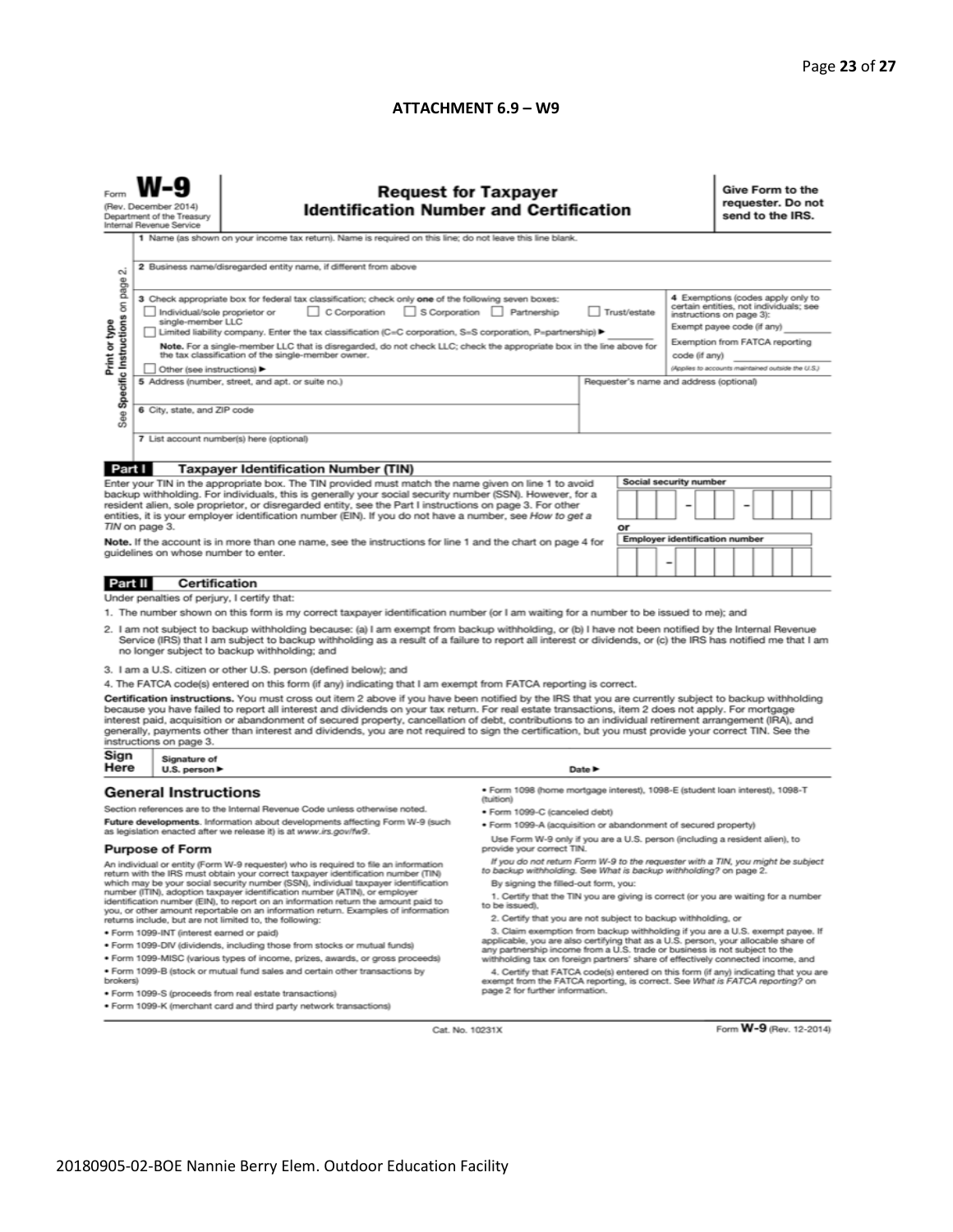#### **ATTACHMENT 6.10 – Standard Terms & Conditions SUMNER COUNTY BOARD OF EDUCATION (SCS)**

#### **1. PREPARATION AND SUBMISSION OF BID.**

- **a.** Failure to examine any drawings**,** specifications, or instructions will be at the proposer's risk. Any deviation from the stated terms, conditions and specifications must be coordinated with and approved in writing by the SCS Purchasing Supervisor.
- **b.** RFP SUBMITTAL / SIGNATURE: Proposal shall give the full name and business address of the bidder. If the proposer is a corporation, the name shall be stated as it is in the corporate charter. Proposals must be signed in ink by the proposer's authorized agent. Unsigned proposals will be rejected. Proposals are to be sealed and the outside of the envelope is to reference the RFP number. The person signing the proposal must show their title, and if requested by the institution, must furnish satisfactory proof of his or her authority to bind his or her company in contract. Proposer understands that by submitting a proposal with an authorized signature, it shall constitute an offer to SCS. Proposals must be typewritten or in ink; otherwise they may not be considered. Purchase orders will be issued to the firm name appearing on the W9. Facsimile responses will not be considered.
- **c.** SCS is not responsible for any costs incurred by any vendor pursuant to the RFP. The vendor shall be responsible for all costs incurred in connection with the preparation and submission of its proposal.
- **d.** All proposers must be in compliance with T.C.A. § 62-6-119 at the time of proposal submission and provide evidence of compliance with the applicable provisions of the chapter before such proposal may be considered.
- **e.** Proposals are to be received in the location designated in the RFP no later than the specified date and time. Late submissions will NOT be opened or considered.
- **f.** No erasures permitted. Errors may be crossed out and corrections printed in ink or typewritten adjacent to error and must be initialed in ink by person signing the proposal.
- **g.** Specifications: Reference to available specifications shall be sufficient to make the terms of the specifications binding on the proposer. The use of the name of a manufacturer, or any special brand or make in describing an item does not restrict the proposer to that manufacturer or specific article, unless specifically stated. Comparable products of other manufacturers will be considered if proof of compatibility is contained in the proposal. Proposers are required to notify SCSs Purchasing Supervisor whenever specifications/procedures are not perceived to be fair and open. The articles on which the proposal is submitted must be equal or superior to that specified. Informative and Descriptive Literature: The proposer must show brand or trade names of the articles proposed, when applicable. It shall be the responsibility of the proposer, including proposer's whose product is referenced, to furnish with the proposer such specifications, catalog pages, brochures or other data as will provide an adequate basis for determining the quality and functional capabilities of the product offered. Failure to provide this data may be considered valid justification for rejection of proposer.
- **h.** Samples: Samples of items when called for, must be furnished free of expense, and if not destroyed will, upon proposer's request within ten (10) days of RFP opening, be returned at the proposer's expense. Each sample must be labeled with the proposer's name, manufacturer's brand name and number, RFP number and item reference.
- **i.** Time of Performance: The number of calendar days in which delivery is to be made after receipt of order shall be stated in the RFP and may be a factor in making an award, price notwithstanding. If no delivery time is stated in the bid, bidder agrees that delivery is to be made within two weeks (10 business days) of order.
- **j.** Transportation and delivery charges should be included in the price and be fully prepaid by the vendor to the destination specified in the RFP. Proposal prices shall include delivery of all items F.O.B. destination.
- **k.** New materials and supplies must be delivered unless otherwise specifically stated in the RFP.
- **l.** Alternate/multiple bids will not be considered unless specifically called for in the RFP.
- **m.** Only proposals submitted on RFP forms furnished by SCS will be considered.
- n. By signing this RFP where indicated, the proposer agrees to strictly abide by all local, state and federal statutes and regulations. The proposer further certifies that this proposer is made without collusion or fraud.
- **o.** Error in Proposal. In case of error in the extension of prices in the proposal, the unit price will govern. Late submissions will NOT be opened or considered. Proposers are cautioned to verify their proposals before submission, as amendments received after the ITB deadline will not be considered. No proposals shall be altered, amended or withdrawn after opening. After proposal opening, a proposer may withdraw a proposal only when there is obvious clerical error such as a misplaced decimal point, or when enforcement of the proposal would impose unconscionable hardship due to an error in the proposal resulting in a quotation substantially below the other proposals received. Proposal withdrawals will be considered only upon written request of the proposer.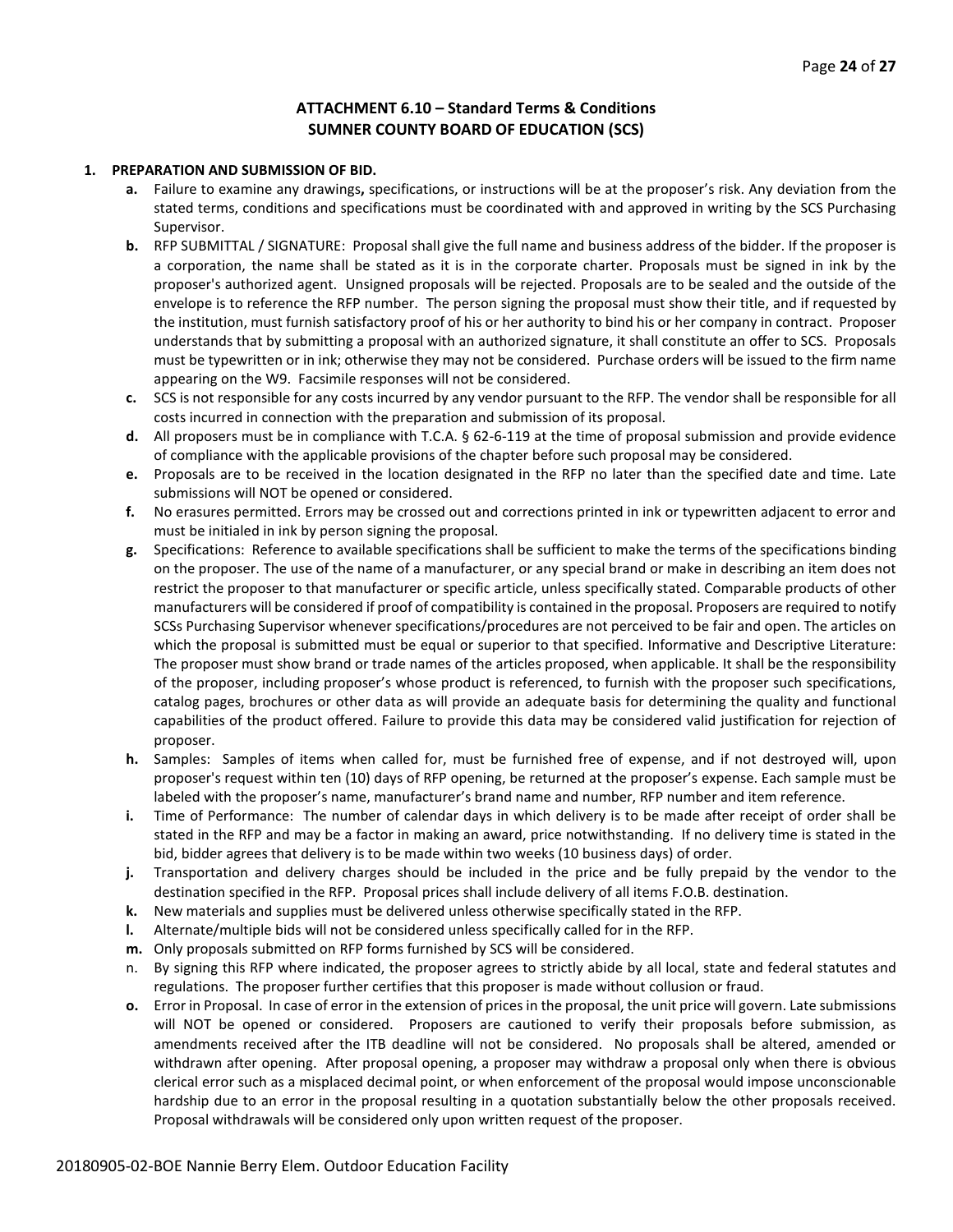- **2. OPEN RECORDS.** In order to comply with the provisions of the Tennessee Open Records Act, all proposals will be publicly opened and are subject to public inspection after the award upon written request. Proposers may be present at ITB opening. Summary information will be posted the SCS website, www.sumnerschools.org under the Invitation to Bid link.
- **3. ACCEPTANCE AND AWARD.** SCS reserves the right to reject any and all proposals and to waive any informality in proposals and, unless otherwise specified by the proposer to accept any item in the proposal. Action to reject all proposals shall be taken for unreasonably high prices, errors in the proposal documents, cessation of need, unavailability of funds, or any other reason approved by SCS.
	- a. Contracts and purchases will be made with the lowest, responsive, responsible, qualified proposer. The quality of the articles to be supplied, their conformity with the specifications, their suitability to the requirements of the Institution, cash discount offered, and the delivery terms will be taken into consideration.
	- b. Any deviation from these stated terms, specifications and conditions must be coordinated with and approved in writing by the Purchasing Supervisor.
	- c. Prices quoted on the response (if any) are to be considered firm and binding until the said equipment, supplies or services are in the possession of SCS.
	- d. SCS reserves the right to order more or less than the quantity listed in the proposal.
	- e. If a proposer fails to state a time within which a proposal must be accepted, it is understood and agreed that SCS shall have ninety (90) days to accept.
	- f. No purchase or contract is authorized or valid until the issuance of a SCS purchase order in accordance with SCS policy. No SCS employee is authorized to purchase equipment, supplies or services prior to the issuance of such a purchase order.
	- g. The contract may not be assigned without written SCS consent.
	- h. If the appropriate space is marked on the ITB, other Institutions (such as State, Local and/or Public Agencies) may purchase off the contract during the same period as SCS.
	- i. The awarded proposer will be required to post a performance and payment bond in the amount of 25% of the contract price if it exceeds \$100,000 as stated by T.C.A. §12-4-201.
	- j. If the project cost is in excess of \$25,000 a performance bond must be secured by the requesting part in an amount equal to the market improvement value.
- **4. PAYMENT**. Payment terms must be specified in the proposal, including any discounts for early payment. Partial payments will not be approved unless justification for such payment can be shown. Terms will be NET 30 days. Payment will not be made until the conditions and specifications of the RFP are inspected and approved as conforming by persons appointed by SCS.
- **5. DEFAULT OF SELECTED VENDOR.** In case of vendor default, SCS may procure the articles or services from other sources and hold the defaulting vendor responsible for any resulting cost. If the awarded vendor violates any terms of their response, the contract, SCS policy or any law, they may be disqualified from proposing for a period of two years for minor violations or longer for major violations. Proposals from disqualified proposers will not be accepted during the period of disqualification.
- **6. INSPECTION OF PURCHASES.** Articles received which are not equivalent will not be accepted and will be picked up by the vendor or returned to vendor, shipping charges collect. SCS shall have a reasonable period in which to inspect and accept or reject materials without liability. If necessity requires SCS to use nonconforming materials, an appropriate reduction in payment may be made.
- **7. TAXES.** SCS is tax exempt; do not include taxes in quotation. Vendors making improvements or additions to or performing repair work on real property for SCS are liable for any applicable sales or use tax on tangible personal property used in connection with the contract or furnished to vendors by the state for use under the contract.
- **8. NONDISCRIMINATION.** SCS is an equal opportunity employer. SCS and bidder agree to comply with Titles VI and VII of the Civil Rights Act of 1964, Title IX of the Education Amendments of 1972, Section 504 of the Rehabilitation Act of 1973, Executive Order 11,246, the Americans with Disabilities Act of 1990 and the related regulations to each. Each party assures that it will not discriminate against any individual including, but not limited to employees or applicants for employment and/or students, because of race, religion, creed, color, sex, age, disability, veteran status or national origin. In the event that any claims should arise with regards to violations of any such local, state or federal law, statues, rule or regulations, the vendor will indemnify and hold SCS harmless for any damages, including court costs or attorney fees, which might be incurred.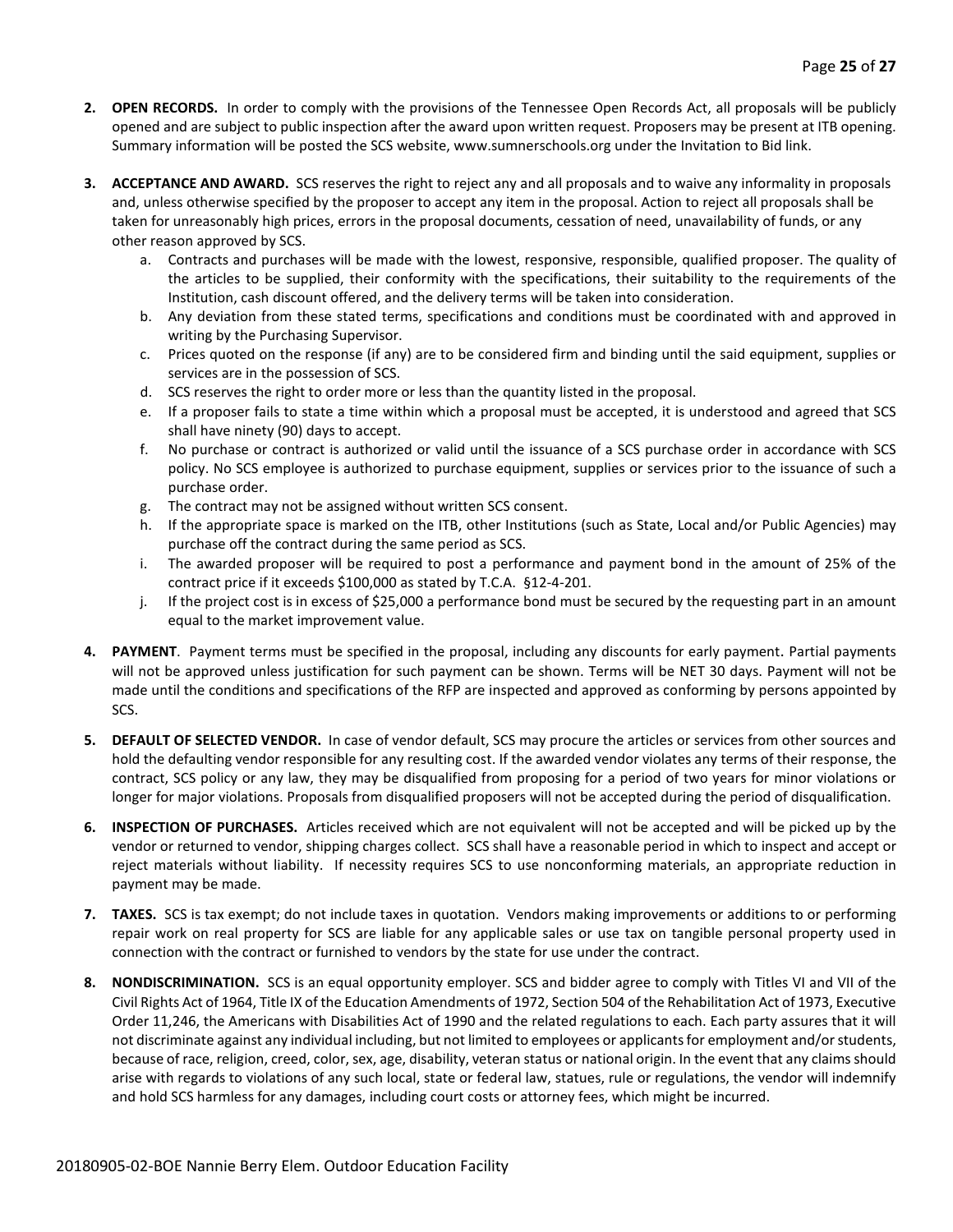- **9. PROHIBITIONS/NO VENDOR CONTRACT FORM.** Acceptance of gifts from vendors is prohibited. T.C.A. §12-4-106. The contract documents for purchase under this RFP shall consist of the successful proposer's bid and SCSs purchase order. **The proposer may request exceptions to terms and conditions and/or request SCS to accept other terms and conditions by means of subsequent documents such as invoices, warranty agreements, license agreements, etc. All subsequent document shall be open to revision for impermissible language. SCS reserves the right to render the proposal unresponsive and subject the proposal to rejection if successful terms cannot be negotiated.**
- **10. PROHIBITION ON HIRING ILLEGAL IMMIGRANTS.** Tennessee Public Chapter No. 878 of 2006, T.C.A. §12-3-309, requires that Contractor attest in writing that Contractor will not knowingly utilize the services of illegal immigrants in the performance of this Contract and will not knowingly utilize the services of any subcontractor, if permitted under this Contract, who will utilize the services of illegal immigrants in the performance of this Contract. The attestation shall be made on the form, Attestation re Personnel Used in Contract Performance ("the Attestation"), which is attached and hereby incorporated by this reference.
- **11. SALES AND USE TAX.** Before the Purchase Order/Contract resulting from this RFP/RFQ is signed, the apparent successful proposer must be registered with the Department of Revenue for the collection of Tennessee sales and use tax as required by T.C.A. §12-3-306.
- **12. ASSIGNMENT.** Neither the vendor nor SCS may assign this agreement without prior written consent of the other party.
- **13. LIABILITIES.** The vendor shall indemnify SCS against liability for any suits, actions or claims of any character arising from or relating to the performance under this agreement by the vendor or its subcontractors. SCS has no obligation for the payment of any judgement or the settlement of any claim made against the vendor or its subcontractors as a result of obligations under this contract.
- **14. APPLICABLE LAW.** Any contract shall be interpreted under the laws and statutes of the State of Tennessee. SCS does not enter into contracts which provide for mediation or arbitration. Any action arising from any contract made from this RFP shall be brought in the state courts in Sumner County, TN or in the United States Federal District Court for the Middle District of Tennessee.

Additionally, it is a violation of state statutes to purchase materials, supplies, services or any other item from a vendor that is a commissioner, official, employee or board member that has any financial or beneficial interest in such transaction, T.C.A. §12-4-101.

- **15. FUNDS**. The Proposer understands and accepts the non-appropriation of funds provision of SCS.
- **16. DATA PRIVACY AND SECURITY**. Personal Information (PI) includes but is not limited to that information protected by HIPAA, the HITECH Act, FERPA, or Gramm-Leach-Bliley) or such information which would allow a third party to gain access to the personal, medical or financial records of any of any party. Vendor represents and warrants that its collection, access, use, storage, disposal and disclosure of PI complies with all applicable federal and state privacy and data protection laws. Vendor represents and warrants that Vendor will maintain compliance with the SSAE 16 standard, and shall undertake any audits and risk assessments Vendor deems necessary to maintain compliance with SSAE16. If PI provided by SCS to Vendor is subject to FERPA. Vendor agrees that in its handling of FERPA data it will perform as a school official as that term is defined by FERPA regulations. Vendor acknowledges that its improper disclosure or re-disclosure of PI covered by FERPA may, under certain circumstances, result in Vendor's exclusion from eligibility to contract with SCS for at least five (5) years. Vendor shall provide SCS with the name and contact information for an employee of Vendor who shall serve as SCS's primary security contact and shall be available to assist Customer twenty-four (24) hours per day, seven (7) days per week as a contact in resolving obligations associated with any security incident in which it is reasonably suspected that there has been a breach of information security. Vendor shall immediately mitigate or resolve any Security Incident, at Vendor's expense and in accordance with applicable privacy rights, laws, regulations and standards. Vendor shall reimburse SCS for actual costs incurred by SCS in responding to, and mitigating damages caused by, any Security Incident, including all costs of notice and/or remediation incurred under applicable law as a result of the Security Incident.
- **17. IRAN DIVESTMENT ACT.** By submission of this proposal, each proposer and each person signing on behalf of any proposer certified, and in the case of a joint proposal, each party thereto certifies as to its own organization, under penalty of perjury, that to the best of its knowledge and belief that each proposer is not on the list created pursuant to T.C.A. §12-12- 106.